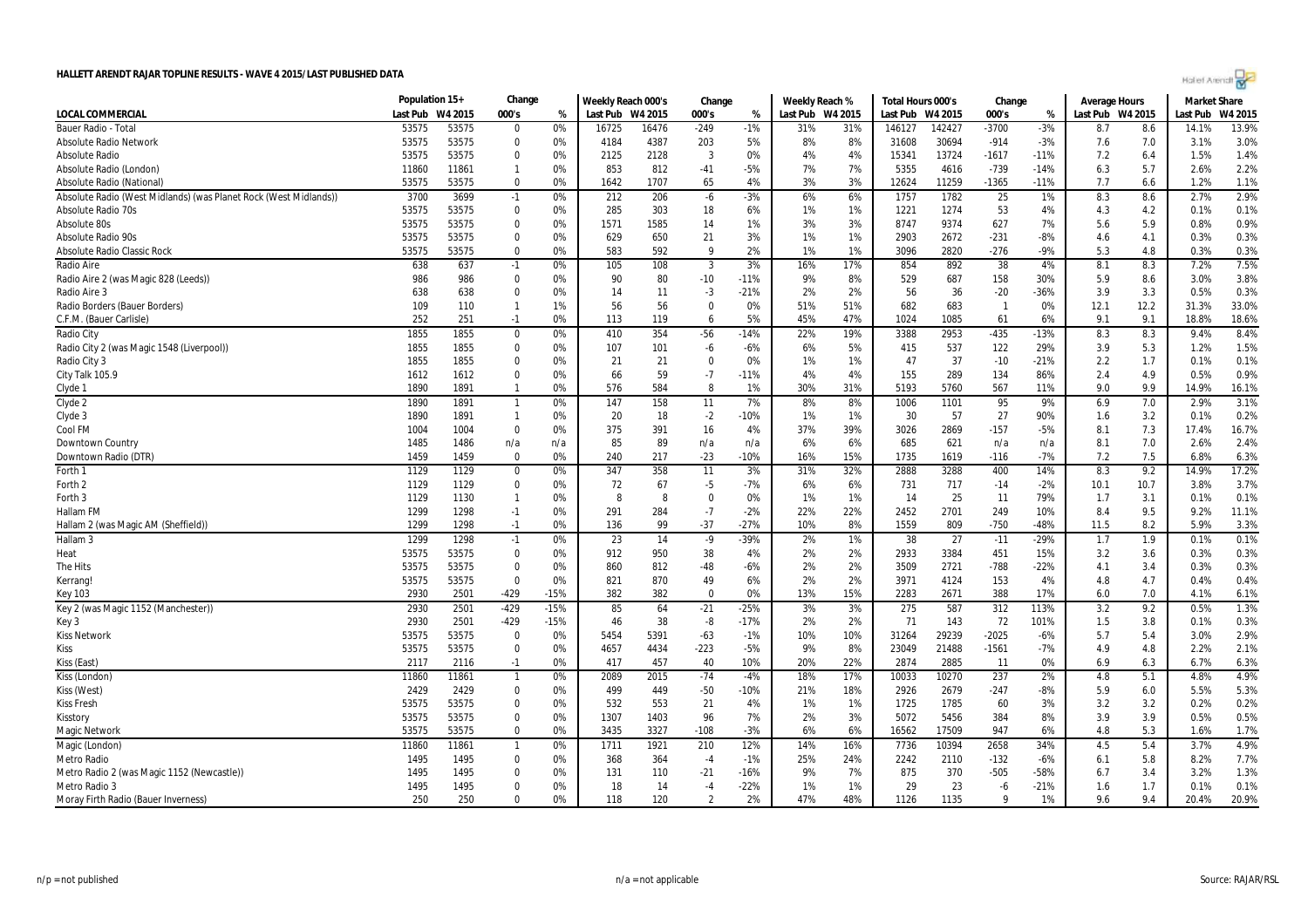|                                                                   | Population 15+ |             | Change             |           | Weekly Reach 000's |                | Change                |           | Weekly Reach %   |            | Total Hours 000's |              | Change                  |            | <b>Average Hours</b> |            | <b>Market Share</b> |         |
|-------------------------------------------------------------------|----------------|-------------|--------------------|-----------|--------------------|----------------|-----------------------|-----------|------------------|------------|-------------------|--------------|-------------------------|------------|----------------------|------------|---------------------|---------|
| <b>LOCAL COMMERCIAL</b>                                           | Last Pub       | W4 2015     | 000's              | %         | Last Pub W4 2015   |                | 000's                 | %         | Last Pub W4 2015 |            | Last Pub          | W4 2015      | 000's                   | %          | Last Pub W4 2015     |            | Last Pub            | W4 2015 |
| Northsound 1                                                      | 345            | 344         | $-1$               | 0%        | 144                | 141            | $-3$                  | $-2%$     | 42%              | 41%        | 1044              | 1081         | 37                      | 4%         | 7.2                  | 7.6        | 16.2%               | 17.4%   |
| Northsound 2                                                      | 345            | 344         | $-1$               | 0%        | 35                 | 33             | $-2$                  | -6%       | 10%              | 10%        | 295               | 206          | $-89$                   | $-30%$     | 8.4                  | 6.2        | 4.6%                | 3.3%    |
| <b>Planet Rock</b>                                                | 53575          | 53575       | $\mathbf 0$        | 0%        | 1215               | 1147           | $-68$                 | $-6%$     | 2%               | 2%         | 9278              | 7771         | $-1507$                 | $-16%$     | 7.6                  | 6.8        | 0.9%                | 0.8%    |
| <b>Rock FM</b>                                                    | 1260           | 1261        | - 1                | 0%        | 252                | 220            | $-32$                 | $-13%$    | 20%              | 17%        | 1294              | 1244         | $-50$                   | $-4%$      | 5.1                  | 5.7        | 5.2%                | 5.2%    |
| Rock FM 2 (was Magic 999 (Preston))                               | 1121           | 1121        | $\mathbf 0$        | 0%        | 38                 | 39             | -1                    | 3%        | 3%               | 3%         | 165               | 139          | $-26$                   | $-16%$     | 4.3                  | 3.6        | 0.8%                | 0.7%    |
| Rock FM 3                                                         | 1260           | 1261        | $\overline{1}$     | 0%        | 15                 | 20             | 5                     | 33%       | 1%               | 2%         | 31                | 93           | 62                      | 200%       | 2.1                  | 4.8        | 0.1%                | 0.4%    |
| Tay FM                                                            | 391            | 392         | $\overline{1}$     | 0%        | 148                | 140            | -8                    | $-5%$     | 38%              | 36%        | 1484              | 1259         | $-225$                  | $-15%$     | 10.0                 | 9.0        | 20.8%               | 18.7%   |
| Tay 2                                                             | 391            | 392         | $\overline{1}$     | 0%        | 52                 | 46             | $-6$                  | $-12%$    | 13%              | 12%        | 499               | 569          | 70                      | 14%        | 9.7                  | 12.3       | 7.0%                | 8.5%    |
| Tay 3                                                             | n/p            | 392         | n/a                | n/a       | n/p                | $\overline{2}$ | n/a                   | n/a       | n/p              | 1%         | n/p               | -4           | n/a                     | n/a        | n/p                  | 1.5        | n/p                 | 0.1%    |
| <b>TFM Radio</b>                                                  | 820            | 819         | $-1$               | 0%        | 150                | 137            | $-13$                 | $-9%$     | 18%              | 17%        | 990               | 973          | $-17$                   | $-2%$      | 6.6                  | 7.1        | 6.0%                | 6.1%    |
| TFM 2 (was Magic 1170 (Teesside))                                 | 820            | 819         | $-1$               | 0%        | 61                 | 33             | $-28$                 | -46%      | 7%               | 4%         | 277               | 84           | $-193$                  | $-70%$     | 4.5                  | 2.5        | 1.7%                | 0.5%    |
| TFM <sub>3</sub>                                                  | 820            | 818         | $-2$               | 0%        | 9                  | 11             | $\overline{2}$        | 22%       | 1%               | 1%         | 20                | 15           | $-5$                    | -25%       | 2.2                  | 1.4        | 0.1%                | 0.1%    |
| <b>Viking FM</b>                                                  | 909            | 909         | $\mathbf 0$        | 0%        | 214                | 216            | $\overline{2}$        | 1%        | 23%              | 24%        | 1666              | 1735         | 69                      | 4%         | 7.8                  | 8.0        | 8.4%                | 9.1%    |
| Viking FM 2 (was Magic 1161 (Hull))                               | 909            | 909         | $\mathbf 0$        | 0%        | 54                 | 61             | $\overline{7}$        | 13%       | 6%               | 7%         | 483               | 530          | 47                      | 10%        | 8.9                  | 8.8        | 2.4%                | 2.8%    |
| Viking 3                                                          | 909            | 909         | $\mathbf 0$        | 0%        | 4                  | 6              | $\overline{2}$        | 50%       | $*$ %            | 1%         | 9                 | 17           | 8                       | 89%        | 2.2                  | 3.0        | $*$ %               | 0.1%    |
| Wave 105 FM (Bauer South Coast)                                   | 1811           | 1811        | $\mathbf 0$        | 0%        | 422                | 382            | $-40$                 | -9%       | 23%              | 21%        | 4206              | 3872         | $-334$                  | $-8%$      | 10.0                 | 10.1       | 10.6%               | 10.0%   |
| West Sound (Bauer Southwest Scotland)                             | 395            | 395         | $\mathbf 0$        | 0%        | 186                | 177            | $-9$                  | -5%       | 47%              | 45%        | 1746              | 1566         | $-180$                  | $-10%$     | 9.4                  | 8.8        | 22.9%               | 20.2%   |
| Total Global Radio (UK)                                           | 53575          | 53575       | $\mathbf 0$        | 0%        | 22066              | 22443          | 377                   | 2%        | 41%              | 42%        | 194399            | 197401       | 3002                    | 2%         | 8.8                  | 8.8        | 18.8%               | 19.3%   |
| <b>Classic FM</b>                                                 | 53575          | 53575       | $\mathbf 0$        | 0%        | 5487               | 5520           | 33                    | 1%        | 10%              | 10%        | 35957             | 35478        | $-479$                  | $-1%$      | 6.6                  | 6.4        | 3.5%                | 3.5%    |
| Capital Brand (UK)                                                | 53575          | 53575       | $\mathbf 0$        | 0%        | 8008               | 8112           | 104                   | 1%        | 15%              | 15%        | 46590             | 45749        | $-841$                  | $-2%$      | 5.8                  | 5.6        | 4.5%                | 4.5%    |
| Capital Network (UK)                                              | 53575          | 53575       | $\mathbf 0$        | 0%        | 7450               | 7502           | 52                    | 1%        | 14%              | 14%        | 41713             | 40868        | $-845$                  | $-2%$      | 5.6                  | 5.4        | 4.0%                | 4.0%    |
| Capital Birmingham                                                | 2224           | 2223        | $-1$               | 0%        | 455                | 467            | 12                    | 3%        | 20%              | 21%        | 2912              | 2674         | $-238$                  | -8%        | 6.4                  | 5.7        | 7.7%                | 7.5%    |
| <b>Capital East Midlands</b>                                      | 2246           | 2246        | $\mathbf 0$        | 0%        | 493                | 484            | $-9$                  | $-2%$     | 22%              | 22%        | 3222              | 3031         | $-191$                  | $-6%$      | 6.5                  | 6.3        | 7.3%                | 7.0%    |
| Capital East Midlands - Derbyshire                                | n/p            | 557         | n/a                | n/a       | n/p                | 122            | n/a                   | n/a       | n/p              | 22%        | n/p               | 773          | n/a                     | n/a        | n/p                  | 6.3        | n/a                 | 6.6%    |
| Capital East Midlands - Leicestershire                            | n/p            | 772         | n/a                | n/a       | n/p                | 149            | n/a                   | n/a       | n/p              | 19%        | n/p               | 820          | n/a                     | n/a        | n/p                  | 5.5        | n/a                 | 6.2%    |
| Capital East Midlands - Nottinghamshire                           | n/p            | 1222        | n/a                | n/a       | n/p                | 252            | n/a                   | n/a       | n/p              | 21%        | n/p               | 1715         | n/a                     | n/a        | n/p                  | 6.8        | n/a                 | 7.0%    |
| Capital Liverpool (surveyed as 107.6 Juice FM)                    | 1066           | 1066        | $\mathbf 0$        | 0%        | 217                | 213            | $-4$                  | $-2%$     | 20%              | 20%        | 1628              | 1951         | 323                     | 20%        | 7.5                  | 9.1        | 8.0%                | 9.7%    |
| Capital London                                                    | 11860          | 11861       | $\overline{1}$     | 0%        | 2086               | 2077           | $-9$                  | 0%        | 18%              | 18%        | 10771             | 8512         | $-2259$                 | $-21%$     | 5.2                  | 4.1        | 5.1%                | 4.0%    |
| Capital Manchester                                                | 2930           | 2930        | $\overline{0}$     | 0%        | 576                | 527            | $-49$                 | $-9%$     | 20%              | 18%        | 3588              | 3031         | $-557$                  | $-16%$     | 6.2                  | 5.7        | 6.4%                | 5.8%    |
| <b>Capital North East</b>                                         | 2228           | 2226        | $-2$               | 0%        | 516                | 520            | $\overline{4}$        | 1%        | 23%              | 23%        | 3441              | 3156         | $-285$                  | $-8%$      | 6.7                  | 6.1        | 8.1%                | 7.6%    |
| <b>Capital North West and Wales</b>                               | 1029           | 1028        | $-1$               | 0%        | 128                | 147            | 19                    | 15%       | 12%              | 14%        | 983               | 952          | $-31$                   | $-3%$      | 7.7                  | 6.5        | 4.7%                | 4.5%    |
| Capital Scotland                                                  | 2796           | 2795        | $-1$               | 0%        | 564                | 570            | 6                     | 1%        | 20%              | 20%        | 2887              | 3004         | 117                     | 4%         | 5.1                  | 5.3        | 5.7%                | 5.9%    |
| <b>Capital South Coast</b>                                        | 1167           | 1167        | $\Omega$           | 0%        | 198                | 219            | 21                    | 11%       | 17%              | 19%        | 1622              | 1246         | $-376$                  | $-23%$     | 8.2                  | 5.7        | 6.4%                | 5.0%    |
| <b>Capital South Wales</b>                                        | 1034           | 1033        | $-1$               | 0%        | 215                | 161            | $-54$                 | $-25%$    | 21%              | 16%        | 1570              | 1024         | $-546$                  | $-35%$     | 7.3                  | 6.4        | 6.9%                | 4.8%    |
| Capital Yorkshire                                                 | 4535           | 4535        | $\mathbf 0$        | 0%        | 1053               | 987            | $-66$                 | $-6%$     | 23%              | 22%        | 7494              | 6696         | $-798$                  | $-11%$     | 7.1                  | 6.8        | 8.6%                | 7.8%    |
| Capital XTRA (UK)                                                 | 53575          | 53575       | $\mathbf 0$        | 0%        | 1100               | 1168           | 68                    | 6%        | 2%               | 2%         | 4878              | 4881         | $\overline{\mathbf{3}}$ | 0%         | 4.4                  | 4.2        | 0.5%                | 0.5%    |
| Capital XTRA (London)                                             | 11860          | 11861       | $\overline{1}$     | 0%        | 519                | 569            | 50                    | 10%       | 4%               | 5%         | 2534              | 2406         | $-128$                  | $-5%$      | 4.9                  | 4.2        | 1.2%                | 1.1%    |
| Gold Network (UK)                                                 | 53575          | 53575       | $\mathbf 0$        | 0%        | 992                | 995            | $\overline{3}$        | 0%        | 2%               | 2%         | 8825              | 7542         | $-1283$                 | $-15%$     | 8.9                  | 7.6        | 0.9%                | 0.7%    |
| <b>Gold East Midlands</b>                                         | 2246           | 2246        | 0                  | 0%        | 82                 | 81             | $-1$                  | $-1%$     | 4%               | 4%         | 832               | 819          | $-13$                   | $-2%$      | 10.1                 | 10.1       | 1.9%                | 1.9%    |
| Gold London                                                       | 11860          | 11861       | $\mathbf{1}$       | 0%        | 275                | 337            | 62                    | 23%       | 2%               | 3%         | 3018              | 2590         | $-428$                  | $-14%$     | 11.0                 | 7.7        | 1.4%                | 1.2%    |
| <b>Gold Manchester</b>                                            | 2930           | 2930        | $\mathbf 0$        | 0%        | 61                 | 69             | 8                     | 13%       | 2%               | 2%         | 1032              | 754          | $-278$                  | $-27%$     | 17.0                 | 11.0       | 1.8%                | 1.4%    |
| Heart Network (UK)                                                | 53575          | 53575       | $\mathbf 0$        | 0%        | 9144               | 9152           | 8                     | 0%        | 17%              | 17%        | 65346             | 65739        | 393                     | 1%         | 7.1                  | 7.2        | 6.3%                | 6.4%    |
| <b>Heart Cambridgeshire</b>                                       | 879            | 878         | $-1$               | 0%        | 237                | 247            | 10                    | 4%        | 27%              | 28%        | 1992              | 1779         | $-213$                  | $-11%$     | 8.4                  | 7.2        | 11.7%               | 9.8%    |
| <b>Heart East Anglia</b>                                          | 1217           | 1217        | $\mathbf 0$        | 0%        | 282                | 304            | 22                    | 8%        | 23%              | 25%        | 1899              | 2092         | 193                     | 10%        | 6.7                  | 6.9        | 7.4%                | 7.7%    |
|                                                                   |                | 659         | n/a                | n/a       |                    | 175            |                       | n/a       |                  | 27%        |                   | 1038         | n/a                     |            |                      | 5.9        |                     | 6.9%    |
| Heart East Anglia - Norfolk                                       | n/p            |             |                    |           | n/p                |                | n/a                   |           | n/p              |            | n/p               |              |                         | n/a        | n/p                  |            | n/p                 | 8.1%    |
| Heart East Anglia - Suffolk                                       | n/p<br>1363    | 564<br>1363 | n/a<br>$\mathbf 0$ | n/a<br>0% | n/p<br>379         | 128<br>383     | n/a<br>$\overline{4}$ | n/a<br>1% | n/p<br>28%       | 23%<br>28% | n/p<br>3265       | 1000<br>3260 | n/a<br>$-5$             | n/a<br>0%  | n/p                  | 7.8<br>8.5 | n/p<br>11.9%        | 11.4%   |
| <b>Heart Essex</b>                                                |                | 1035        |                    |           |                    |                |                       |           |                  | 29%        |                   |              |                         |            | 8.6                  |            |                     | 12.4%   |
| Heart Essex - Chelmsford & Southend<br><b>Heart Four Counties</b> | n/p<br>2072    | 2072        | n/a<br>0           | n/a<br>0% | n/p<br>516         | 302<br>536     | n/a<br>20             | n/a<br>4% | n/p<br>25%       | 26%        | n/p<br>3334       | 2634<br>3715 | n/a<br>381              | n/a<br>11% | n/p<br>6.5           | 8.7<br>6.9 | n/p<br>8.5%         | 9.4%    |
| <b>Heart Four Counties - Beds/Bucks/Herts</b>                     | n/p            | 803         | n/a                | n/a       | n/p                | 177            | n/a                   | n/a       | n/p              | 22%        | n/n               | 1124         | n/a                     | n/a        | n/p                  | 6.4        | n/p                 | 7.8%    |
|                                                                   |                |             |                    |           |                    |                |                       |           |                  |            |                   |              |                         |            |                      |            |                     |         |

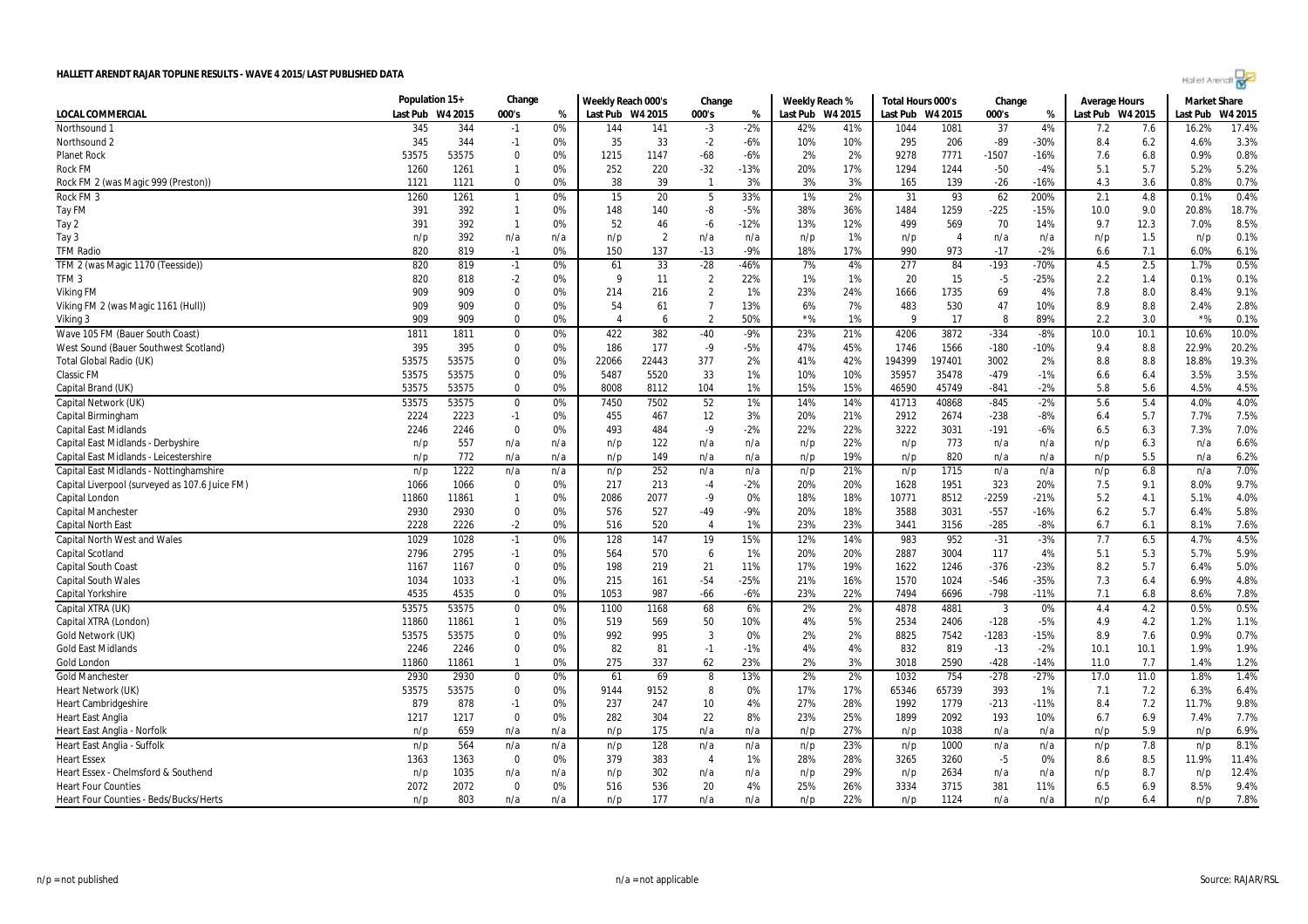| Holler Arenalt |  |  |
|----------------|--|--|
|                |  |  |

|                                             | Population 15+   |       | Change           |     | Weekly Reach 000's |      | Change         |        | Weekly Reach % |                  | Total Hours 000's |       | Change  |        | <b>Average Hours</b> |      | <b>Market Share</b> |         |
|---------------------------------------------|------------------|-------|------------------|-----|--------------------|------|----------------|--------|----------------|------------------|-------------------|-------|---------|--------|----------------------|------|---------------------|---------|
| LOCAL COMMERCIAL                            | Last Pub W4 2015 |       | 000's            | %   | Last Pub W4 2015   |      | 000's          | %      |                | Last Pub W4 2015 | Last Pub W4 2015  |       | 000's   | %      | Last Pub W4 2015     |      | Last Pub            | W4 2015 |
| Heart Four Counties - Northamptonshire      | n/p              | 561   | n/a              | n/a | n/p                | 173  | n/a            | n/a    | n/p            | 31%              | n/p               | 1159  | n/a     | n/a    | n/p                  | 6.7  | n/p                 | 10.2%   |
| Heart Kent                                  | 1248             | 1248  | $\mathbf 0$      | 0%  | 405                | 386  | $-19$          | $-5%$  | 32%            | 31%              | 3765              | 3261  | $-504$  | $-13%$ | 9.3                  | 8.4  | 13.5%               | 11.3%   |
| <b>Heart London</b>                         | 11860            | 11861 | $\mathbf{1}$     | 0%  | 1661               | 1804 | 143            | 9%     | 14%            | 15%              | 8538              | 9064  | 526     | 6%     | 5.1                  | 5.0  | 4.1%                | 4.3%    |
| Heart North East                            | 2287             | 2286  | $-1$             | 0%  | 285                | 348  | 63             | 22%    | 12%            | 15%              | 2292              | 2549  | 257     | 11%    | 8.0                  | 7.3  | 5.3%                | 6.0%    |
| Heart North Wales                           | 727              | 725   | $-2$             | 0%  | 136                | 146  | 10             | 7%     | 19%            | 20%              | 999               | 928   | $-71$   | $-7%$  | 7.4                  | 6.4  | 6.8%                | 6.3%    |
| <b>Heart North West</b>                     | 5610             | 5609  | $-1$             | 0%  | 572                | 606  | 34             | 6%     | 10%            | 11%              | 4522              | 5545  | 1023    | 23%    | 7.9                  | 9.1  | 4.3%                | 5.4%    |
| <b>Heart Scotland</b>                       | 2796             | 2795  | $-1$             | 0%  | 465                | 427  | $-38$          | $-8%$  | 17%            | 15%              | 2533              | 3411  | 878     | 35%    | 5.4                  | 8.0  | 5.0%                | 6.7%    |
| <b>Heart Solent</b>                         | 1834             | 1834  | $\Omega$         | 0%  | 341                | 312  | $-29$          | $-9%$  | 19%            | 17%              | 2601              | 1959  | $-642$  | $-25%$ | 7.6                  | 6.3  | 6.4%                | 5.0%    |
| <b>Heart South Wales</b>                    | 1887             | 1887  | $\mathbf 0$      | 0%  | 552                | 522  | $-30$          | $-5%$  | 29%            | 28%              | 4760              | 4799  | 39      | 1%     | 8.6                  | 9.2  | 11.4%               | 12.1%   |
| Heart South West                            | 1438             | 1438  | $\Omega$         | 0%  | 398                | 407  | 9              | 2%     | 28%            | 28%              | 3044              | 3248  | 204     | 7%     | 7.7                  | 8.0  | 9.2%                | 9.8%    |
| Heart South West - Cornwall                 | 462              | 463   | $\mathbf{1}$     | 0%  | 114                | 117  | 3              | 3%     | 25%            | 25%              | 898               | 946   | 48      | 5%     | 7.9                  | 8.1  | 8.5%                | 8.5%    |
| Heart Sussex                                | 1415             | 1415  | $\mathbf 0$      | 0%  | 358                | 350  | $-8$           | $-2%$  | 25%            | 25%              | 2888              | 2856  | $-32$   | $-1%$  | 8.1                  | 8.2  | 9.9%                | 9.7%    |
| <b>Heart Thames Valley</b>                  | 1460             | 1460  | $\mathbf 0$      | 0%  | 377                | 398  | 21             | 6%     | 26%            | 27%              | 2622              | 2687  | 65      | 2%     | 7.0                  | 6.7  | 8.9%                | 9.3%    |
| Heart Thames Valley - Berks & N.Hants       | n/p              | 773   | n/a              | n/a | n/p                | 232  | n/a            | n/a    | n/p            | 30%              | n/p               | 1502  | n/a     | n/a    | n/p                  | 6.5  | n/p                 | 9.7%    |
| Heart Thames Valley - Oxfordshire           | n/p              | 688   | n/a              | n/a | n/p                | 166  | n/a            | n/a    | n/p            | 24%              | n/p               | 1185  | n/a     | n/a    | n/p                  | 7.1  | n/p                 | 8.8%    |
| <b>Heart West Country</b>                   | 2244             | 2244  | $\mathbf 0$      | 0%  | 635                | 655  | 20             | 3%     | 28%            | 29%              | 4703              | 5592  | 889     | 19%    | 7.4                  | 8.5  | 10.2%               | 12.1%   |
| Heart West Country - Bristol/Weston & Bath  | n/p              | 1414  | n/a              | n/a | n/p                | 391  | n/a            | n/a    | n/p            | 28%              | n/p               | 3118  | n/a     | n/a    | n/p                  | 8.0  | n/p                 | 11.0%   |
| Heart West Midlands                         | 3734             | 3733  | $-1$             | 0%  | 716                | 689  | $-27$          | $-4%$  | 19%            | 18%              | 5143              | 4164  | $-979$  | $-19%$ | 7.2                  | 6.0  | 7.8%                | 6.7%    |
| <b>Heart Yorkshire</b>                      | 3139             | 3138  | $-1$             | 0%  | 375                | 389  | 14             | 4%     | 12%            | 12%              | 3305              | 3014  | $-291$  | $-9%$  | 8.8                  | 7.8  | 5.7%                | 5.3%    |
| LBC Network (UK)                            | 53575            | 53575 | $\Omega$         | 0%  | 1481               | 1439 | $-42$          | $-3%$  | 3%             | 3%               | 13813             | 14101 | 288     | 2%     | 9.3                  | 9.8  | 1.3%                | 1.4%    |
| LBC 97.3                                    | 11860            | 11861 | $\mathbf{1}$     | 0%  | 930                | 1040 | 110            | 12%    | 8%             | 9%               | 8979              | 10890 | 1911    | 21%    | 9.7                  | 10.5 | 4.3%                | 5.2%    |
| LBC London News (was LBC News 1152)         | 11860            | 11861 | $\mathbf{1}$     | 0%  | 423                | 489  | 66             | 16%    | 4%             | 4%               | 1664              | 2154  | 490     | 29%    | 3.9                  | 4.4  | 0.8%                | 1.0%    |
| Smooth Brand (UK)                           | 53575            | 53575 | $\mathbf 0$      | 0%  | 5535               | 5528 | $-7$           | 0%     | 10%            | 10%              | 43207             | 43262 | 55      | 0%     | 7.8                  | 7.8  | 4.2%                | 4.2%    |
| Smooth Extra                                | 53575            | 53575 | $\mathbf 0$      | 0%  | 930                | 904  | $-26$          | $-3%$  | 2%             | 2%               | 5341              | 6026  | 685     | 13%    | 5.7                  | 6.7  | 0.5%                | 0.6%    |
| Smooth Radio Network (UK)                   | 53575            | 53575 | $\Omega$         | 0%  | 4845               | 4870 | 25             | 1%     | 9%             | 9%               | 37315             | 37499 | 184     | 0%     | 7.7                  | 7.7  | 3.6%                | 3.7%    |
| Smooth Radio Cambridgeshire                 | 879              | 878   | $-1$             | 0%  | 41                 | 47   | 6              | 15%    | 5%             | 5%               | 278               | 249   | $-29$   | $-10%$ | 6.8                  | 5.2  | 1.6%                | 1.4%    |
| Smooth Radio Devon                          | 1028             | 1028  | $\mathbf 0$      | 0%  | 52                 | 43   | $-9$           | $-17%$ | 5%             | 4%               | 259               | 255   | $-4$    | $-2%$  | 5.0                  | 6.0  | 1.1%                | 1.1%    |
| Smooth Radio East Anglia                    | 1217             | 1217  | $\Omega$         | 0%  | 71                 | 76   | 5              | 7%     | 6%             | 6%               | 701               | 906   | 205     | 29%    | 9.8                  | 11.9 | 2.7%                | 3.3%    |
| <b>Smooth Radio East Midlands</b>           | 2485             | 2484  | $-1$             | 0%  | 385                | 396  | 11             | 3%     | 15%            | 16%              | 2864              | 3106  | 242     | 8%     | 7.4                  | 7.8  | 5.9%                | 6.6%    |
| <b>Smooth Radio Essex</b>                   | 1363             | 1363  | $\mathbf 0$      | 0%  | 66                 | 63   | $-3$           | $-5%$  | 5%             | 5%               | 388               | 346   | $-42$   | $-11%$ | 5.8                  | 5.5  | 1.4%                | 1.2%    |
| <b>Smooth Radio Four Counties</b>           | 2072             | 2072  | $\mathbf 0$      | 0%  | 73                 | 85   | 12             | 16%    | 4%             | 4%               | 702               | 855   | 153     | 22%    | 9.6                  | 10.1 | 1.8%                | 2.2%    |
| Smooth Radio Kent                           | 1248             | 1248  | 0                | 0%  | 69                 | 74   | 5              | 7%     | 6%             | 6%               | 544               | 497   | $-47$   | $-9%$  | 7.8                  | 6.7  | 2.0%                | 1.7%    |
| Smooth Radio London                         | 11860            | 11861 | $\mathbf{1}$     | 0%  | 754                | 800  | 46             | 6%     | 6%             | 7%               | 4962              | 5424  | 462     | 9%     | 6.6                  | 6.8  | 2.4%                | 2.6%    |
| Smooth Radio North East                     | 2287             | 2286  | $-1$             | 0%  | 517                | 492  | $-25$          | $-5%$  | 23%            | 22%              | 4660              | 4003  | $-657$  | $-14%$ | 9.0                  | 8.1  | 10.7%               | 9.4%    |
| Smooth Radio North West                     | 5610             | 5609  | $-1$             | 0%  | 1004               | 992  | $-12$          | $-1%$  | 18%            | 18%              | 7607              | 7440  | $-167$  | $-2%$  | 7.6                  | 7.5  | 7.2%                | 7.2%    |
| Smooth Radio North West and Wales           | 1029             | 1028  | $-1$             | 0%  | 117                | 125  | 8              | 7%     | 11%            | 12%              | 954               | 1013  | 59      | 6%     | 8.2                  | 8.1  | 4.6%                | 4.7%    |
| Smooth Radio Scotland                       | 1981             | 1982  | $\mathbf{1}$     | 0%  | 374                | 405  | 31             | 8%     | 19%            | 20%              | 3479              | 3268  | $-211$  | $-6%$  | 9.3                  | 8.1  | 9.5%                | 8.7%    |
| Smooth Radio Solent                         | 1834             | 1834  | $\mathbf 0$      | 0%  | 50                 | 54   | $\overline{4}$ | 8%     | 3%             | 3%               | 675               | 584   | $-91$   | $-13%$ | 13.4                 | 10.9 | 1.7%                | 1.5%    |
| Smooth Radio South Wales                    | 1034             | 1033  | $-1$             | 0%  | 70                 | 52   | $-18$          | $-26%$ | 7%             | 5%               | 803               | 489   | $-314$  | -39%   | 11.5                 | 9.4  | 3.5%                | 2.3%    |
| <b>Smooth Radio Sussex</b>                  | 1415             | 1415  | $\Omega$         | 0%  | 71                 | 79   | 8              | 11%    | 5%             | 6%               | 576               | 713   | 137     | 24%    | 8.2                  | 9.0  | 2.0%                | 2.4%    |
| <b>Smooth Radio Thames Valley</b>           | 1460             | 1460  | 0                | 0%  | 62                 | 61   | $-1$           | $-2%$  | 4%             | 4%               | 267               | 216   | $-51$   | $-19%$ | 4.3                  | 3.5  | 0.9%                | 0.7%    |
| Smooth Radio West Country                   | 2244             | 2244  | $\mathbf 0$      | 0%  | 123                | 102  | $-21$          | $-17%$ | 5%             | 5%               | 927               | 818   | $-109$  | $-12%$ | 7.5                  | 8.0  | 2.0%                | 1.8%    |
| Smooth Radio West Midlands                  | 3734             | 3733  | $-1$             | 0%  | 472                | 479  | $\overline{7}$ | 1%     | 13%            | 13%              | 3438              | 4338  | 900     | 26%    | 7.3                  | 9.1  | 5.2%                | 7.0%    |
| Radio X Network (UK) (was XFM Network (UK)) | 53575            | 53575 | $\Omega$         | 0%  | 1049               | 1225 | 176            | 17%    | 2%             | 2%               | 4834              | 6928  | 2094    | 43%    | 4.6                  | 5.7  | 0.5%                | 0.7%    |
| Radio X London (was XFM London)             | 11860            | 11861 | 1                | 0%  | 507                | 517  | 10             | 2%     | 4%             | 4%               | 2387              | 2962  | 575     | 24%    | 4.7                  | 5.7  | 1.1%                | 1.4%    |
| Radio X Manchester (was XFM Manchester)     | 2930             | 2930  | $\boldsymbol{0}$ | 0%  | 200                | 183  | $-17$          | $-9%$  | 7%             | 6%               | 970               | 1011  | 41      | 4%     | 4.8                  | 5.5  | 1.7%                | 1.9%    |
| UTV Radio (inc. talkSPORT)                  | 53575            | 53575 | $\mathbf 0$      | 0%  | 4354               | 4195 | $-159$         | $-4%$  | 8%             | 8%               | 32435             | 29827 | $-2608$ | $-8%$  | 7.4                  | 7.1  | 3.1%                | 2.9%    |
| Peak 107 FM                                 | 419              | 420   | $\mathbf{1}$     | 0%  | 80                 | 76   | $-4$           | $-5%$  | 19%            | 18%              | 658               | 576   | $-82$   | $-12%$ | 8.2                  | 7.5  | 7.6%                | 6.6%    |
| Pulse 1 (was The Pulse)                     | 883              | 883   | $\mathbf 0$      | 0%  | 113                | 110  | $-3$           | $-3%$  | 13%            | 12%              | 840               | 573   | $-267$  | $-32%$ | 7.4                  | 5.2  | 6.4%                | 4.1%    |
| Pulse <sub>2</sub>                          | 883              | 883   | $\Omega$         | 0%  | 29                 | 41   | 12             | 41%    | 3%             | 5%               | 84                | 186   | 102     | 121%   | 2.9                  | 4.5  | 0.6%                | 1.3%    |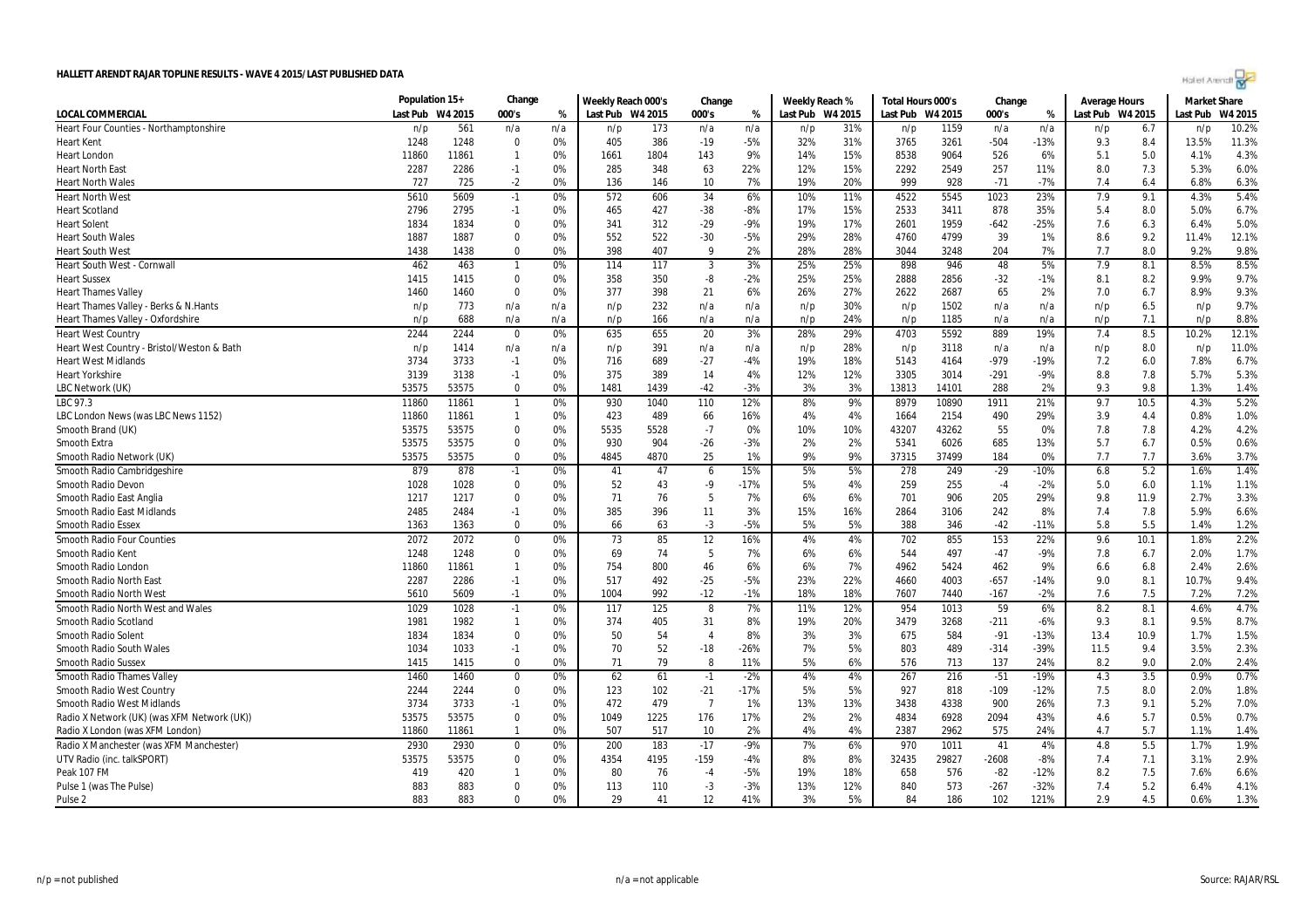|                         | Population 15+   |       | Change   |    | Weekly Reach 000's |         | Change |        | Weekly Reach %   |     | Total Hours 000's |         | Change  |        | Average Hours |         | <b>Market Share</b> |       |
|-------------------------|------------------|-------|----------|----|--------------------|---------|--------|--------|------------------|-----|-------------------|---------|---------|--------|---------------|---------|---------------------|-------|
| LOCAL COMMERCIAL        | Last Pub W4 2015 |       | 000's    |    | Last Pub           | W4 2015 | 000's  |        | Last Pub W4 2015 |     | Last Pub          | W4 2015 | 000's   |        | Last Pub      | W4 2015 | Last Pub W4 2015    |       |
| Signal 107              | 1025             | 1025  | $\Omega$ | 0% | 53                 | 69      | 16     | 30%    | 5%               | 7%  | 594               | 396     | $-198$  | $-33%$ | 11.2          | 5.8     | 2.9%                | 2.0%  |
| Signal One              | 795              | 796   |          | 0% | 265                | 266     |        | 0%     | 33%              | 33% | 2457              | 2752    | 295     | 12%    | 9.3           | 10.3    | 14.7%               | 16.6% |
| Signal Two              | 795              | 796   |          | 0% | 53                 | 54      |        | 2%     | 7%               | 7%  | 523               | 658     | 135     | 26%    | 9.8           | 12.2    | 3.1%                | 4.0%  |
| Swansea Sound - 1170 MW | 471              | 471   |          | 0% | 44                 | 39      | -5     | $-11%$ | 9%               | 8%  | 305               | 276     | $-29$   | $-10%$ | 6.9           | 7.0     | 2.9%                | 2.8%  |
| talkSPORT               | 53575            | 53575 | $\Omega$ | 0% | 3152               | 3061    | $-91$  | $-3%$  | 6%               | 6%  | 20565             | 18145   | $-2420$ | $-12%$ | 6.5           | 5.9     | 2.0%                | 1.8%  |
| 107.4 Tower FM          | 438              | 439   |          | 0% | 56                 | 47      | -9     | -16%   | 13%              | 11% | 181               | 144     | $-37$   | $-20%$ | 3.2           | 3.0     | 2.3%                | 1.8%  |
| 96.4 FM The Wave        | 471              | 471   |          | 0% | 148                | 149     |        |        | 31%              | 32% | 1346              | 1371    | 25      | 2%     |               |         | 12.8%               | 13.7% |
| U105                    | 888              | 890   |          | 0% | 211                | 237     | 26     | 12%    | 24%              | 27% | 1953              | 2302    | 349     | 18%    | 9.2           | 9.7     | 12.8%               | 14.8% |
| Radio Wave 96.5 FM      | 234              | 233   | -1       | 0% | 72                 |         |        | 0%     | 31%              | 31% | 567               | 563     | -4      | $-1%$  | 7.9           | 7.8     | 11.9%               | 12.0% |
| 107.2 Wire FM           | 270              | 270   | 0        | 0% | 56                 | 38      | $-18$  | $-32%$ | 21%              | 14% | 461               | 347     | $-114$  | $-25%$ | 8.2           | 9.1     | 9.1%                | 7.3%  |
| 102.4 Wish FM           | 458              | 457   |          | 0% | 90                 | 93      |        |        | 20%              | 20% | 402               | 487     | 85      | 21%    | 4.4           | 5.3     | 4.3%                | 5.3%  |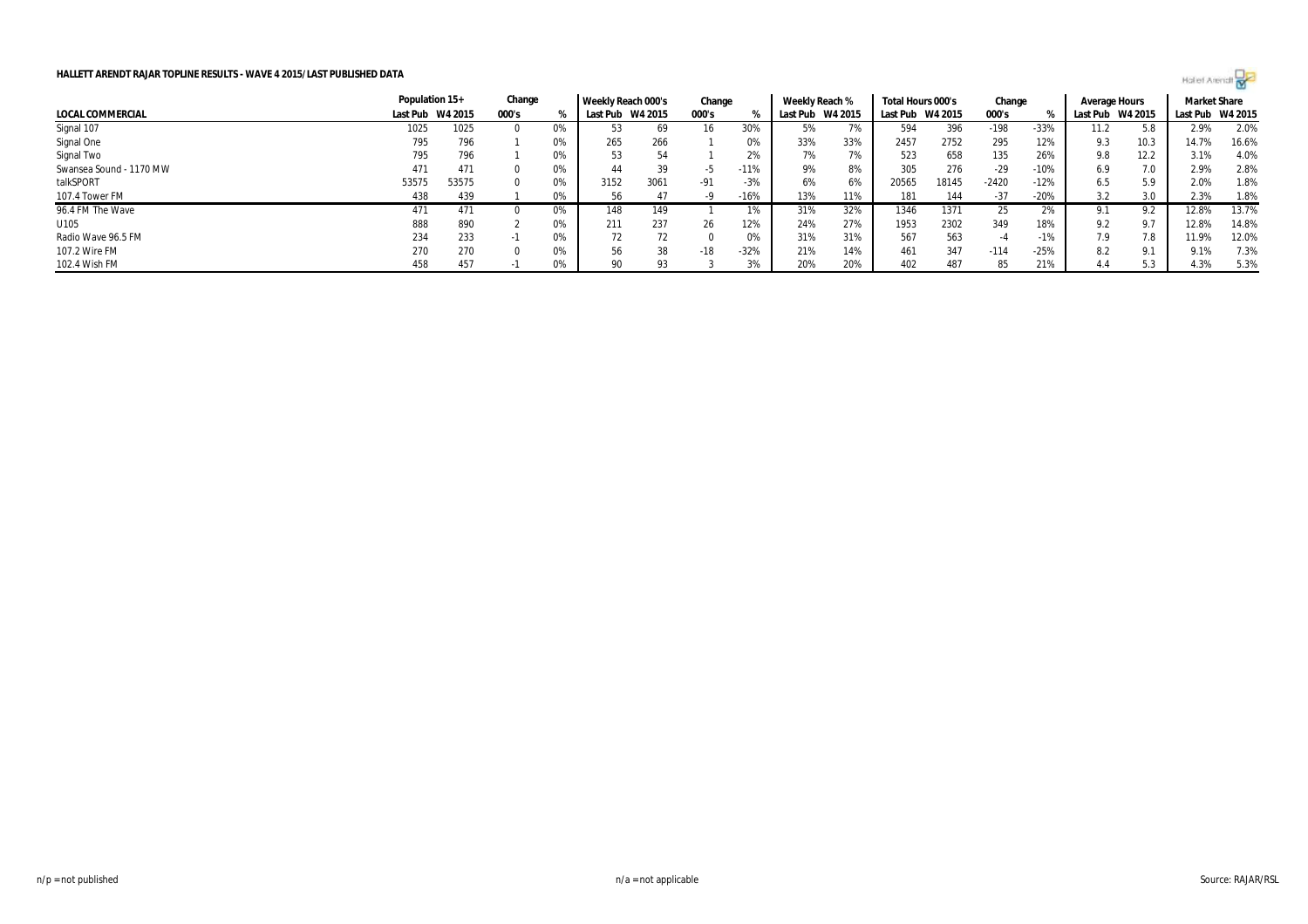| Dream 100                                                  | 134   | 133   | $-1$           | -1%   | 34             | 39   | -5             | 15%    | 25% | 29%            | 446   | 389   | $-57$   | -13%   | 13.2 | 10.0 | 16.3% | 13.5% |
|------------------------------------------------------------|-------|-------|----------------|-------|----------------|------|----------------|--------|-----|----------------|-------|-------|---------|--------|------|------|-------|-------|
| North Norfolk Radio                                        | 92    | 92    | $\Omega$       | 0%    | 19             | 19   | $\Omega$       | 0%     | 20% | 20%            | 201   | 171   | $-30$   | $-15%$ | 10.7 | 9.2  | 9.3%  | 8.4%  |
| Norwich 99.9fm                                             | 331   | 331   | $\Omega$       | 0%    | 43             | 44   |                | 2%     | 13% | 13%            | 384   | 311   | $-73$   | $-19%$ | 8.9  | 7.0  | 5.6%  | 4.4%  |
| Town 102 FM                                                | 288   | 288   | $\mathbf 0$    | 0%    | 57             | 57   | $\mathbf 0$    | 0%     | 20% | 20%            | 502   | 480   | $-22$   | $-4%$  | 8.9  | 8.5  | 8.7%  | 8.2%  |
| 107.8 Arrow FM for Hastings                                | 120   | 119   | $-1$           | $-1%$ | 17             | 18   | $\mathbf{1}$   | 6%     | 14% | 15%            | 120   | 103   | $-17$   | $-14%$ | 7.1  | 5.9  | 4.6%  | 3.8%  |
| <b>Total Celador Radio</b>                                 | 3999  | 4000  | $\mathbf{1}$   | 0%    | 658            | 616  | $-42$          | $-6%$  | 16% | 15%            | 5089  | 3875  | $-1214$ | $-24%$ | 7.7  | 6.3  | 6.0%  | 4.6%  |
| The Breeze (Basingstoke / Newbury and Andover)             | 295   | 294   | $-1$           | 0%    | 35             | 39   | $\overline{4}$ | 11%    | 12% | 13%            | 222   | 275   | 53      | 24%    | 6.3  | 7.0  | 3.8%  | 4.5%  |
| The Breeze (Cheltenham)                                    | 167   | 168   | $\overline{1}$ | 1%    | 19             | 22   | 3              | 16%    | 11% | 13%            | 97    | 119   | 22      | 23%    | 5.1  | 5.5  | 2.9%  | 3.5%  |
| The Breeze (Surveyed as Palm FM)                           | 223   | 223   | $\mathbf 0$    | 0%    | 42             | 40   | $-2$           | $-5%$  | 19% | 18%            | 413   | 359   | $-54$   | $-13%$ | 9.9  | 8.9  | 8.1%  | 7.0%  |
| The Breeze (Solent/East Hants and West Surrey)             | 1100  | 1100  | 0              | 0%    | 67             | 65   | $-2$           | $-3%$  | 6%  | 6%             | 574   | 331   | $-243$  | $-42%$ | 8.5  | 5.1  | 2.4%  | 1.4%  |
| The Breeze South West (Bristol/Weston/Bath and West Wilts) | 976   | 976   | 0              | 0%    | 108            | 78   | $-30$          | $-28%$ | 11% | 8%             | 1094  | 452   | $-642$  | $-59%$ | 10.2 | 5.8  | 5.5%  | 2.3%  |
| The Breeze (Yeovil/Shaftesbury and Bridgwater)             | 295   | 295   | $\mathbf 0$    | 0%    | 57             | 54   | $-3$           | $-5%$  | 19% | 18%            | 514   | 519   | 5       | 1%     | 9.1  | 9.7  | 7.2%  | 7.6%  |
| <b>Fire Radio</b>                                          | 318   | 319   | $\mathbf{1}$   | 0%    | 54             | 56   | $\overline{2}$ | 4%     | 17% | 18%            | 349   | 342   | $-7$    | $-2%$  | 6.5  | 6.1  | 5.0%  | 4.9%  |
| Sam FM Bristol (was JACK fm (Bristol))                     | 635   | 635   | 0              | 0%    | 102            | 93   | -9             | $-9%$  | 16% | 15%            | 536   | 396   | $-140$  | -26%   | 5.3  | 4.3  | 4.2%  | 3.2%  |
| Sam FM (South Coast) (was JACK fm South Coast)             | 1739  | 1739  | $\mathbf 0$    | 0%    | 178            | 196  | 18             | 10%    | 10% | 11%            | 930   | 978   | 48      | 5%     | 5.2  | 5.0  | 2.5%  | 2.6%  |
| Sam FM Swindon (Surveyed as JACK fm (Swindon))             | 206   | 205   | $-1$           | 0%    | 27             | 22   | $-5$           | $-19%$ | 13% | 11%            | 155   | 113   | $-42$   | $-27%$ | 5.8  | 5.2  | 3.7%  | 2.7%  |
| <b>Central FM</b>                                          | 213   | 213   | $\mathbf 0$    | 0%    | 57             | 52   | $-5$           | $-9%$  | 27% | 24%            | 350   | 439   | 89      | 25%    | 6.1  | 8.4  | 9.1%  | 10.6% |
| <b>Total Cheshire Radio</b>                                | 377   | 378   | $\mathbf{1}$   | 0%    | 53             | 59   | 6              | 11%    | 14% | 15%            | 346   | 400   | 54      | 16%    | 6.5  | 6.8  | 4.7%  | 5.5%  |
| Cheshire's Silk 106.9                                      | 185   | 185   | $\mathbf 0$    | 0%    | 21             | 23   | $\overline{2}$ | 10%    | 11% | 12%            | 78    | 87    | - 9     | 12%    | 3.7  | 3.8  | 2.2%  | 2.7%  |
| Chester's Dee 106.3                                        | 192   | 192   | $\mathbf 0$    | 0%    | 32             | 36   | $\overline{4}$ | 13%    | 17% | 19%            | 268   | 313   | 45      | 17%    | 8.4  | 8.7  | 6.8%  | 7.7%  |
| <b>Total CN Radio</b>                                      | 279   | 280   | $\mathbf{1}$   | 0%    | 112            | 110  | $-2$           | $-2%$  | 40% | 39%            | 863   | 811   | $-52$   | $-6%$  | 7.7  | 7.4  | 15.9% | 15.3% |
| The Bay                                                    | 279   | 280   | $\mathbf{1}$   | 0%    | 102            | 100  | $-2$           | $-2%$  | 36% | 36%            | 731   | 683   | $-48$   | $-7%$  | 7.2  | 6.8  | 13.5% | 12.9% |
| Lakeland Radio                                             | 51    | 51    | $\mathbf 0$    | 0%    | 18             | 18   | $\Omega$       | 0%     | 36% | 36%            | 132   | 127   | $-5$    | $-4%$  | 7.2  | 7.0  | 12.7% | 12.7% |
| Communicorp UK                                             | 17800 | 17799 | $-1$           | 0%    | 3269           | 3241 | $-28$          | $-1%$  | 18% | 18%            | 24379 | 23254 | $-1125$ | $-5%$  | 7.5  | 7.2  | 7.2%  | 7.0%  |
| Capital Scotland                                           | 2796  | 2795  | $-1$           | 0%    | 564            | 570  | 6              | 1%     | 20% | 20%            | 2887  | 3004  | 117     | 4%     | 5.1  | 5.3  | 5.7%  | 5.9%  |
| <b>Capital South Wales</b>                                 | 1034  | 1033  | $-1$           | 0%    | 215            | 161  | $-54$          | $-25%$ | 21% | 16%            | 1570  | 1024  | $-546$  | $-35%$ | 7.3  | 6.4  | 6.9%  | 4.8%  |
| <b>Heart North Wales</b>                                   | 727   | 725   | $-2$           | 0%    | 136            | 146  | 10             | 7%     | 19% | 20%            | 999   | 928   | $-71$   | $-7%$  | 7.4  | 6.4  | 6.8%  | 6.3%  |
| <b>Heart Yorkshire</b>                                     | 3139  | 3138  | $-1$           | 0%    | 375            | 389  | 14             | 4%     | 12% | 12%            | 3305  | 3014  | $-291$  | $-9%$  | 8.8  | 7.8  | 5.7%  | 5.3%  |
| 106.1 Real XS Manchester (was 106.1 Rock Radio)            | 2930  | 2930  | $\mathbf 0$    | 0%    | 99             | 111  | 12             | 12%    | 3%  | 4%             | 487   | 735   | 248     | 51%    | 4.9  | 6.6  | 0.9%  | 1.4%  |
| Smooth Radio East Midlands                                 | 2485  | 2484  | $-1$           | 0%    | 385            | 396  | 11             | 3%     | 15% | 16%            | 2864  | 3106  | 242     | 8%     | 7.4  | 7.8  | 5.9%  | 6.6%  |
| Smooth Radio North East                                    | 2287  | 2286  | $-1$           | 0%    | 517            | 492  | $-25$          | $-5%$  | 23% | 22%            | 4660  | 4003  | $-657$  | $-14%$ | 9.0  | 8.1  | 10.7% | 9.4%  |
| <b>Smooth Radio North West</b>                             | 5610  | 5609  | $-1$           | 0%    | 1004           | 992  | $-12$          | $-1%$  | 18% | 18%            | 7607  | 7440  | $-167$  | $-2%$  | 7.6  | 7.5  | 7.2%  | 7.2%  |
| <b>Total Connect</b>                                       | 770   | 769   | n/a            | n/a   | 42             | 42   | n/a            | n/a    | 5%  | 5%             | 387   | 300   | n/a     | n/a    | 9.3  | 7.2  | 2.5%  | 2.0%  |
| <b>Connect DAB</b>                                         | 563   | 562   | $-1$           | 0%    | $\overline{4}$ | 2    | $-2$           | -50%   | 1%  | ${}^{\star}\%$ | 7     | 13    | - 6     | 86%    | 1.9  | 6.3  | 0.1%  | 0.1%  |
| Connect FM (was Connect FM and Lite 106.8FM)               | 442   | 442   | 0              | 0%    | 38             | 40   | $\overline{2}$ | 5%     | 9%  | 9%             | 380   | 287   | -93     | $-24%$ | 10.0 | 7.2  | 4.3%  | 3.2%  |
| Dilse 1035am                                               | 11860 | 11861 | $\mathbf{1}$   | 0%    | 79             | 88   | 9              | 11%    | 1%  | 1%             | 332   | 300   | $-32$   | $-10%$ | 4.2  | 3.4  | 0.2%  | 0.1%  |
| Radio Essex (Was Southend & Chelmsford)                    | 495   | 496   | $\mathbf{1}$   | 0%    | 42             | 35   | $-7$           | $-17%$ | 9%  | 7%             | 456   | 339   | $-117$  | $-26%$ | 10.8 | 9.6  | 4.3%  | 3.1%  |
| Radio Essex DAB                                            | 1279  | 1280  | $\mathbf{1}$   | 0%    | 45             | 48   | 3              | 7%     | 4%  | 4%             | 191   | 264   | 73      | 38%    | 4.2  | 5.5  | 0.7%  | 1.0%  |
| Radio Exe                                                  | 199   | 198   | $-1$           | $-1%$ | 22             | 23   | $\mathbf{1}$   | 5%     | 11% | 12%            | 108   | 130   | 22      | 20%    | 5.0  | 5.7  | 2.8%  | 3.3%  |
| 3FM                                                        | 73    | 73    | $\mathbf 0$    | 0%    | 29             | 28   | $-1$           | $-3%$  | 40% | 39%            | 236   | 256   | 20      | 8%     | 8.1  | 9.0  | 16.2% | 17.1% |
| <b>IOW Radio</b>                                           | 119   | 119   | $\mathbf 0$    | 0%    | 40             | 40   | $\Omega$       | 0%     | 33% | 33%            | 291   | 254   | $-37$   | $-13%$ | 7.3  | 6.4  | 11.9% | 10.2% |
| 107 JACK fm Berkshire                                      | 236   | 236   | $\mathbf 0$    | 0%    | 17             | 21   | $\overline{4}$ | 24%    | 7%  | 9%             | 80    | 89    | q       | 11%    | 4.6  | 4.3  | 2.1%  | 2.2%  |
| JACKfm Oxfordshire                                         | 520   | 517   | $-3$           | $-1%$ | 120            | 123  | 3              | 3%     | 23% | 24%            | 705   | 820   | 115     | 16%    | 5.9  | 6.7  | 6.9%  | 8.0%  |
| JACKfm 2 Oxford                                            | 506   | 505   | $-1$           | 0%    | 50             | 59   | -9             | 18%    | 10% | 12%            | 146   | 199   | 53      | 36%    | 2.9  | 3.4  | 1.5%  | 2.0%  |
| 106 JACKfm (Oxford)                                        | 520   | 517   | $-3$           | $-1%$ | 85             | 82   | $-3$           | $-4%$  | 16% | 16%            | 559   | 622   | 63      | 11%    | 6.6  | 7.6  | 5.5%  | 6.0%  |
| Jazz FM (National)                                         | 53575 | 53575 | 0              | 0%    | 509            | 480  | $-29$          | $-6%$  | 1%  | 1%             | 2644  | 2192  | $-452$  | $-17%$ | 5.2  | 4.6  | 0.3%  | 0.2%  |
| Kingdom FM                                                 | 289   | 288   | $-1$           | 0%    | 67             | 65   | $-2$           | $-3%$  | 23% | 22%            | 514   | 551   | 37      | 7%     | 7.6  | 8.5  | 10.5% | 11.7% |
| kmfm Group                                                 | 1240  | 1240  | $\Omega$       | 0%    | 161            | 171  | 10             | 6%     | 13% | 14%            | 770   | 952   | 182     | 24%    | 4.8  | 5.6  | 2.8%  | 3.3%  |
|                                                            |       |       |                |       |                |      |                |        |     |                |       |       |         |        |      |      |       |       |

LOCAL COMMERCIAL Last Pub W4 2015 000's % |Last Pub W4 2015 K |Last Pub W4 2015 |Last Pub M9 2015 COCAL COMMERCIAL Last Pub W4 2015

Anglian Radio Group 1004 1004 0 0% 216 221 5 2% 22% 22% 2059 1973 -86 -4% 9.5 8.9 10.0% 9.3% THE BEACH 190 180 180 0 0% 63 63 0 0% 35% 35% 526 622 96 18% 8.3 9.9 15.0% 16.0%

**Population 15+ Change Weekly Reach 000's Change Weekly Reach % Total Hours 000's Change Average Hours Market Share**

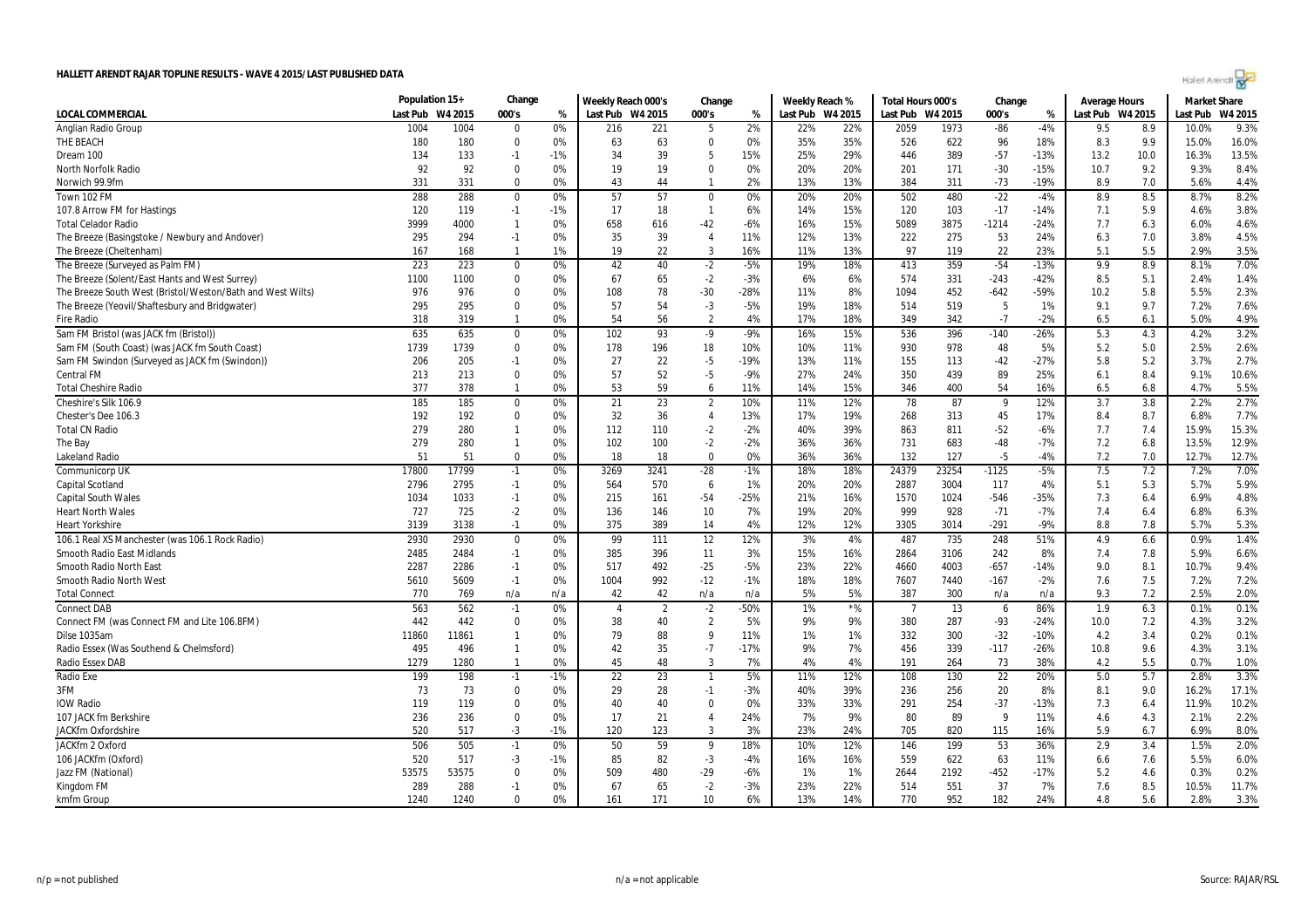| n/p = not published | n/a = not applicable | Source: RAJAR/RSL |
|---------------------|----------------------|-------------------|

|                                                                  | Population 15+ |         | Change         |       | Weekly Reach 000's |                | Change         |        | Weekly Reach %   |       | Total Hours 000's |      | Change |        | <b>Average Hours</b> |      | <b>Market Share</b> |         |
|------------------------------------------------------------------|----------------|---------|----------------|-------|--------------------|----------------|----------------|--------|------------------|-------|-------------------|------|--------|--------|----------------------|------|---------------------|---------|
| <b>LOCAL COMMERCIAL</b>                                          | Last Pub       | W4 2015 | 000's          | %     | Last Pub W4 2015   |                | 000's          | %      | Last Pub W4 2015 |       | Last Pub W4 2015  |      | 000's  | %      | Last Pub W4 2015     |      | Last Pub            | W4 2015 |
| kmfm East                                                        | 565            | 565     | $\Omega$       | 0%    | 73                 | 77             | 4              | 5%     | 13%              | 14%   | 305               | 433  | 128    | 42%    | 4.2                  | 5.6  | 2.4%                | 3.5%    |
| kmfm West                                                        | 674            | 675     | $\mathbf{1}$   | 0%    | 88                 | 94             | 6              | 7%     | 13%              | 14%   | 465               | 519  | 54     | 12%    | 5.3                  | 5.5  | 3.1%                | 3.2%    |
| Lincs FM Group                                                   | 2419           | 2419    | $\Omega$       | 0%    | 598                | 616            | 18             | 3%     | 25%              | 25%   | 5659              | 6254 | 595    | 11%    | 9.5                  | 10.2 | 11.1%               | 12.0%   |
| Dearne FM                                                        | 237            | 237     | $\Omega$       | 0%    | 51                 | 50             | $-1$           | $-2%$  | 22%              | 21%   | 350               | 384  | 34     | 10%    | 6.8                  | 7.7  | 7.1%                | 8.0%    |
| <b>KCFM</b>                                                      | 439            | 439     | $\Omega$       | 0%    | 82                 | 93             | 11             | 13%    | 19%              | 21%   | 677               | 728  | 51     | 8%     | 8.3                  | 7.8  | 6.6%                | 7.6%    |
| <b>Lincs FM 102.2</b>                                            | 925            | 926     | $\mathbf{1}$   | 0%    | 314                | 317            | 3              | 1%     | 34%              | 34%   | 3537              | 3939 | 402    | 11%    | 11.3                 | 12.4 | 17.5%               | 18.7%   |
| <b>Ridings FM</b>                                                | 300            | 300     | $\Omega$       | 0%    | 41                 | 43             | $\overline{2}$ | 5%     | 14%              | 14%   | 293               | 267  | $-26$  | $-9%$  | 7.2                  | 6.3  | 5.2%                | 4.6%    |
| <b>Rother FM</b>                                                 | 208            | 208     | $\Omega$       | 0%    | 32                 | 30             | $-2$           | $-6%$  | 16%              | 14%   | 258               | 235  | $-23$  | $-9%$  | 8.0                  | 8.0  | 6.2%                | 5.4%    |
| <b>Trax FM</b>                                                   | 374            | 374     | $\Omega$       | 0%    | 82                 | 83             | $\mathbf{1}$   | 1%     | 22%              | 22%   | 779               | 694  | $-85$  | $-11%$ | 9.5                  | 8.3  | 9.9%                | 9.0%    |
| Lyca Radio 1458am                                                | 11860          | 11861   | $\mathbf{1}$   | 0%    | 146                | 159            | 13             | 9%     | 1%               | 1%    | 677               | 1523 | 846    | 125%   | 4.6                  | 9.6  | 0.3%                | 0.7%    |
| Radio Mansfield 103.2                                            | 158            | 159     | $\overline{1}$ | 1%    | 38                 | 33             | $-5$           | $-13%$ | 24%              | 21%   | 279               | 244  | $-35$  | $-13%$ | 7.4                  | 7.4  | 8.6%                | 7.4%    |
| <b>Manx Radio</b>                                                | 73             | 73      | $\mathbf 0$    | 0%    | 45                 | 43             | $-2$           | $-4%$  | 61%              | 59%   | 502               | 494  | -8     | $-2%$  | 11.2                 | 11.5 | 34.4%               | 33.0%   |
| Mi-Soul                                                          | n/p            | 11860   | n/a            | n/a   | n/p                | 29             | n/a            | n/a    | n/p              | $*$ % | n/p               | 134  | n/a    | n/a    | n/p                  | 4.7  | n/p                 | 0.1%    |
| Oak FM                                                           | 322            | 321     | $-1$           | 0%    | 23                 | 24             | $\overline{1}$ | 4%     | 7%               | 8%    | 111               | 147  | 36     | 32%    | 4.7                  | 6.0  | 2.0%                | 2.6%    |
| Original 106 (Aberdeen)                                          | 345            | 344     | $-1$           | 0%    | 82                 | 80             | $-2$           | $-2%$  | 24%              | 23%   | 706               | 699  | $-7$   | $-1%$  | 8.6                  | 8.7  | 11.0%               | 11.3%   |
| <b>Total Orion Midlands</b>                                      | 6435           | 6435    | $\mathbf 0$    | 0%    | 1249               | 1309           | 60             | 5%     | 19%              | 20%   | 9308              | 9741 | 433    | 5%     | 7.5                  | 7.4  | 7.8%                | 8.5%    |
| Free Radio FM (Birmingham & Black Country) (was BRMB and Beacon) | 2589           | 2590    | $\mathbf{1}$   | 0%    | 375                | 401            | 26             | 7%     | 15%              | 15%   | 2504              | 2396 | $-108$ | $-4%$  | 6.7                  | 6.0  | 5.5%                | 5.6%    |
| Free Radio 80s (Birmingham & Black Country)                      | 2589           | 2590    | $\mathbf{1}$   | 0%    | 51                 | 84             | 33             | 65%    | 2%               | 3%    | 365               | 345  | $-20$  | $-5%$  | 7.1                  | 4.1  | 0.8%                | 0.8%    |
| Free Radio FM (Coventry & Warwickshire) (was Mercia)             | 688            | 688     | $\Omega$       | 0%    | 124                | 138            | 14             | 11%    | 18%              | 20%   | 1130              | 1162 | 32     | 3%     | 9.1                  | 8.4  | 9.9%                | 10.9%   |
| Free Radio 80s (Coventry & Warwickshire)                         | 688            | 688     | $\Omega$       | 0%    | 42                 | 39             | $-3$           | $-7%$  | 6%               | 6%    | 309               | 264  | $-45$  | $-15%$ | 7.3                  | 6.8  | 2.7%                | 2.5%    |
| Free Radio FM (Herefordshire & Worcestershire) (was Wyvern)      | 475            | 475     | $\Omega$       | 0%    | 104                | 102            | $-2$           | $-2%$  | 22%              | 21%   | 791               | 762  | $-29$  | $-4%$  | 7.6                  | 7.5  | 8.2%                | 8.2%    |
| Free Radio 80s (Herefordshire & Worcestershire)                  | n/p            | 474     | n/a            | n/a   | n/p                | $\overline{4}$ | n/a            | n/a    | n/p              | 1%    | n/p               | 5    | n/a    | n/a    | n/p                  | 1.4  | n/p                 | 0.1%    |
| Free Radio FM (Shropshire) (was Beacon)                          | 377            | 377     | $\Omega$       | 0%    | 99                 | 94             | $-5$           | $-5%$  | 26%              | 25%   | 710               | 657  | $-53$  | $-7%$  | 7.2                  | 7.0  | 8.9%                | 8.1%    |
| Free Radio 80s (Shropshire)                                      | 377            | 377     | $\Omega$       | 0%    | 17                 | 18             | $\mathbf{1}$   | 6%     | 5%               | 5%    | 131               | 166  | 35     | 27%    | 7.5                  | 9.3  | 1.6%                | 2.1%    |
| Gem 106 (East Midlands)                                          | 2397           | 2397    | $\Omega$       | 0%    | 477                | 496            | 19             | 4%     | 20%              | 21%   | 3461              | 3715 | 254    | 7%     | 7.3                  | 7.5  | 7.4%                | 8.2%    |
| Radio Plymouth                                                   | 258            | 259     | $\mathbf{1}$   | 0%    | 40                 | 34             | $-6$           | $-15%$ | 16%              | 13%   | 207               | 189  | $-18$  | $-9%$  | 5.2                  | 5.5  | 3.4%                | 3.2%    |
| Panjab Radio                                                     | 11860          | 11860   | $\mathbf 0$    | 0%    | 55                 | 77             | 22             | 40%    | $*$ %            | 1%    | 357               | 401  | 44     | 12%    | 6.4                  | 5.2  | 0.2%                | 0.2%    |
| Premier Christian Radio                                          | 11860          | 11861   | $\mathbf{1}$   | 0%    | 164                | 143            | $-21$          | $-13%$ | 1%               | 1%    | 973               | 1273 | 300    | 31%    | 5.9                  | 8.9  | 0.5%                | 0.6%    |
| <b>Total Q Radio</b>                                             | 1185           | 1184    | $-1$           | 0%    | 269                | 258            | $-11$          | $-4%$  | 23%              | 22%   | 1813              | 1644 | $-169$ | $-9%$  | 6.7                  | 6.4  | 8.4%                | 7.6%    |
| Q Belfast's City Beat (was Citybeat 96.7/102.5FM)                | 568            | 569     | $\mathbf{1}$   | 0%    | 119                | 132            | 13             | 11%    | 21%              | 23%   | 849               | 814  | $-35$  | $-4%$  | 7.1                  | 6.2  | 8.7%                | 8.1%    |
| Q Radio Network                                                  | 616            | 615     | $-1$           | 0%    | 150                | 126            | $-24$          | $-16%$ | 24%              | 20%   | 964               | 830  | $-134$ | $-14%$ | 6.4                  | 6.6  | 8.1%                | 7.2%    |
| <b>Total Quidem</b>                                              | 1018           | 1018    | $\Omega$       | 0%    | 146                | 140            | -6             | $-4%$  | 14%              | 14%   | 966               | 942  | $-24$  | $-2%$  | 6.6                  | 6.7  | 5.2%                | 5.2%    |
| 107.6 Banbury Sound                                              | 85             | 84      | $-1$           | $-1%$ | 16                 | 16             | $\Omega$       | 0%     | 19%              | 19%   | 127               | 121  | $-6$   | $-5%$  | 7.8                  | 7.5  | 7.8%                | 8.0%    |
| <b>Rugby FM</b>                                                  | 78             | 78      | $\Omega$       | 0%    | 25                 | 25             | $\Omega$       | 0%     | 32%              | 32%   | 199               | 198  | $-1$   | $-1%$  | 8.0                  | 8.0  | 13.1%               | 12.6%   |
| 96.2FM Touchradio - Coventry                                     | 306            | 306     | $\Omega$       | 0%    | 24                 | 20             | $-4$           | $-17%$ | 8%               | 7%    | 90                | 66   | $-24$  | $-27%$ | 3.8                  | 3.2  | 2.1%                | 1.5%    |
| <b>Touch FM Staffs</b>                                           | 257            | 256     | $-1$           | 0%    | 30                 | 34             | $\overline{4}$ | 13%    | 12%              | 13%   | 207               | 227  | 20     | 10%    | 6.8                  | 6.8  | 3.9%                | 4.4%    |
| 102FM Touchradio - Warks, Worcs, Cotswolds                       | 293            | 293     | $\Omega$       | 0%    | 51                 | 45             | $-6$           | $-12%$ | 17%              | 15%   | 343               | 329  | $-14$  | $-4%$  | 6.7                  | 7.3  | 5.9%                | 6.0%    |
| 96.2 The Revolution                                              | 527            | 480     | $-47$          | $-9%$ | 18                 | 20             | $\overline{2}$ | 11%    | 3%               | 4%    | 223               | 132  | $-91$  | $-41%$ | 12.3                 | 6.6  | 2.6%                | 1.6%    |
| 107.5 Sovereign Radio                                            | 156            | 156     | $\Omega$       | 0%    | 22                 | 21             | $-1$           | $-5%$  | 14%              | 13%   | 172               | 188  | 16     | 9%     | 8.0                  | 9.1  | 5.1%                | 5.3%    |
| <b>Sunrise Radio</b>                                             | 11860          | 11861   | $\mathbf{1}$   | 0%    | 316                | 215            | $-101$         | $-32%$ | 3%               | 2%    | 1488              | 754  | $-734$ | $-49%$ | 4.7                  | 3.5  | 0.7%                | 0.4%    |
| Time FM 107.5                                                    | 452            | 452     | $\Omega$       | 0%    | 19                 | 20             | $\mathbf{1}$   | 5%     | 4%               | 5%    | 268               | 284  | 16     | 6%     | 14.0                 | 13.9 | 5.2%                | 5.4%    |
| <b>Tindle Radio Group</b>                                        | 139            | 140     | $\mathbf{1}$   | 1%    | 77                 | 78             | $\mathbf{1}$   | 1%     | 56%              | 56%   | 1046              | 1084 | 38     | 4%     | 13.5                 | 13.9 | 37.1%               | 37.4%   |
| Channel 103 FM                                                   | 86             | 87      | $\mathbf{1}$   | 1%    | 46                 | 46             | $\Omega$       | 0%     | 53%              | 53%   | 553               | 563  | 10     | 2%     | 12.1                 | 12.2 | 32.4%               | 31.9%   |
| Island FM 104.7                                                  | 53             | 53      | $\Omega$       | 0%    | 32                 | 32             | $\Omega$       | 0%     | 60%              | 60%   | 493               | 521  | 28     | 6%     | 15.5                 | 16.4 | 44.2%               | 46.1%   |
| Town and Country Broadcasting (South and West Wales)             | 1729           | 1728    | $-1$           | 0%    | 312                | 289            | $-23$          | $-7%$  | 18%              | 17%   | 2296              | 2153 | $-143$ | $-6%$  | 7.4                  | 7.4  | 6.1%                | 5.9%    |
| 106.3 Bridge FM                                                  | 128            | 129     | $\mathbf{1}$   | 1%    | 36                 | 36             | $\Omega$       | 0%     | 28%              | 28%   | 324               | 276  | $-48$  | $-15%$ | 8.9                  | 7.6  | 11.7%               | 9.9%    |
| Radio Carmarthenshire and Scarlet FM                             | 130            | 130     | $\Omega$       | 0%    | 33                 | 32             | $-1$           | $-3%$  | 26%              | 25%   | 288               | 279  | $-9$   | $-3%$  | 8.7                  | 8.6  | 10.5%               | 10.7%   |
| Radio Ceredigion                                                 | 79             | 80      | $\mathbf{1}$   | 1%    | 18                 | 17             | $-1$           | $-6%$  | 23%              | 21%   | 132               | 90   | $-42$  | $-32%$ | 7.4                  | 5.4  | 7.0%                | 5.0%    |
| <b>Nation Hits!</b>                                              | 471            | 471     | $\Omega$       | 0%    | 38                 | 31             | $-7$           | $-18%$ | 8%               | 7%    | 134               | 143  | 9      | 7%     | 3.5                  | 4.6  | 1.3%                | 1.4%    |
| <b>Nation Radio</b>                                              | 1508           | 1510    | $\mathcal{D}$  | 0%    | 176                | 150            | $-26$          | $-15%$ | 12%              | 10%   | 997               | 872  | $-125$ | $-13%$ | 5.7                  | 5.8  | 3.0%                | 2.7%    |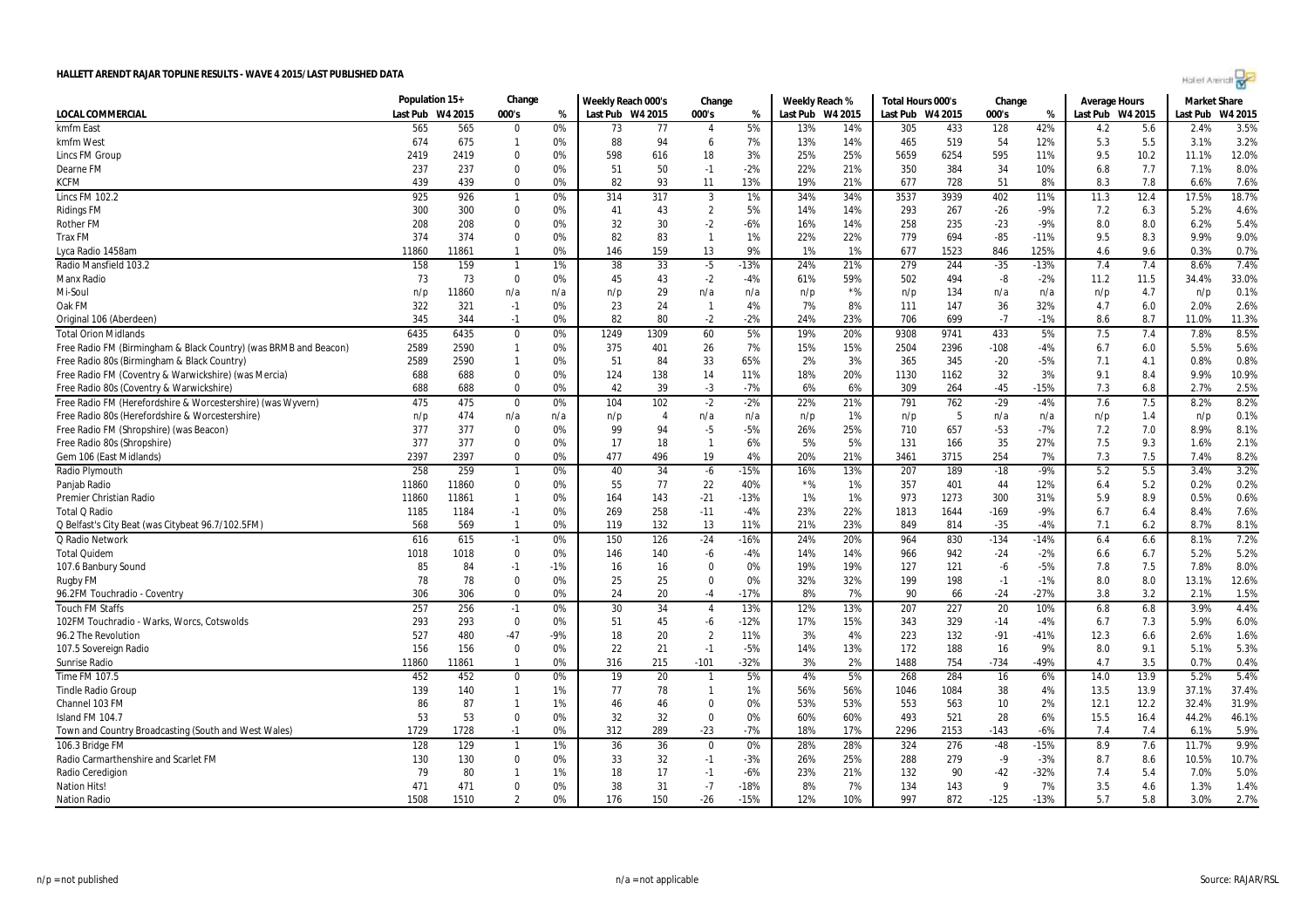|                            | Population 15+   |       | Change   |       | Weekly Reach 000's |     | Change |       | Weekly Reach %   |       | Total Hours 000's |      | Change |        | Average Hours |         | <b>Market Share</b> |         |
|----------------------------|------------------|-------|----------|-------|--------------------|-----|--------|-------|------------------|-------|-------------------|------|--------|--------|---------------|---------|---------------------|---------|
| LOCAL COMMERCIAL           | Last Pub W4 2015 |       | 000's    | %     | Last Pub W4 2015   |     | 000's  | %     | Last Pub W4 2015 |       | Last Pub W4 2015  |      | 000's  |        | Last Pub      | W4 2015 | Last Pub            | W4 2015 |
| 102.5 Radio Pembrokeshire  | 100              | 100   | $\Omega$ | 0%    | 38                 | 36  | $-2$   | $-5%$ | 38%              | 36%   | 421               | 387  | $-34$  | $-8%$  | 11.0          | 10.6    | 19.6%               | 16.9%   |
| UCB 1 (surveyed as UCB UK) | n/p              | 53575 | n/a      | n/a   | n/p                | 236 | n/a    | n/a   | n/p              | $*$ % | n/p               | 1701 | n/a    | n/a    | n/p           | 7.2     | n/p                 | 0.2%    |
| <b>Total UKRD</b>          | 3602             | 3601  | -1       | 0%    | 922                | 940 |        | 2%    | 26%              | 26%   | 7429              | 6712 | $-717$ | $-10%$ | 8.1           | 7.1     | 9.9%                | 9.0%    |
| The Bee                    | 451              | 450   | -1       |       | 46                 |     |        | 2%    | 10%              | 10%   | 360               | 350  | $-10$  | $-3%$  | 7.9           | 7.4     | 4.8%                | 4.6%    |
| 2BR                        | 179              | 180   |          | 1%    | 60                 | 62  |        | 3%    | 34%              | 35%   | 433               | 393  | -40    | -9%    | 7.2           | 6.3     | 14.2%               | 12.7%   |
| Eagle Radio                | 542              | 541   | -1       | 0%    | 148                | 136 | $-12$  | $-8%$ | 27%              | 25%   | 978               | 894  | -84    | $-9%$  | 6.6           | 6.6     | 8.8%                | 7.6%    |
| KL.FM 96.7                 | 183              | 184   |          | 1%    | 57                 | 60  |        | 5%    | 31%              | 33%   | 517               | 562  | 45     | 9%     | 9.1           | 9.3     | 13.2%               | 13.5%   |
| Minster FM                 | 309              | 309   |          | 0%    |                    | 79  |        | 11%   | 23%              | 26%   | 421               | 478  |        | 14%    | 5.9           | 6.1     | 6.9%                | 7.8%    |
| Mix 96                     | 128              | 128   |          | 0%    | 45                 | 46  |        | 2%    | 35%              | 36%   | 341               | 350  |        | 3%     | 7.7           | 7.7     | 12.2%               | 12.7%   |
| Pirate FM                  | 487              | 488   |          | 0%    | 159                | 165 |        | 4%    | 33%              | 34%   | 1309              | 1380 | 71     | 5%     | 8.2           | 8.4     | 11.7%               | 11.7%   |
| Spire FM                   | 120              | 120   | $\Omega$ | 0%    | 35                 | 39  |        | 11%   | 30%              | 32%   | 280               | 290  | 10     | 4%     | 7.9           | 7.5     | 10.7%               | 11.2%   |
| Spirit FM                  | 219              | 219   |          | 0%    | 46                 | 53  |        | 15%   | 21%              | 24%   | 370               | 315  | $-55$  | $-15%$ | 8.1           | 6.0     | 8.1%                | 7.0%    |
| <b>Star North East</b>     | 386              | 386   |          | 0%    | 44                 | 44  |        | 0%    | 11%              | 11%   | 496               | 441  | -55    | $-11%$ | 11.3          | 10.1    | 6.5%                | 5.7%    |
| 97.2 Stray FM              | 142              | 141   | - 1      | $-1%$ | 47                 | 43  |        | $-9%$ | 33%              | 30%   | 320               | 281  | $-39$  | $-12%$ | 6.9           | 6.6     | 10.6%               | 9.3%    |
| Sun FM                     | 269              | 269   |          | 0%    | 74                 | 75  |        | 1%    | 27%              | 28%   | 443               | 498  | 55     | 12%    | 6.0           | 6.7     | 8.8%                | 9.5%    |
| Wessex FM                  | 124              | 125   |          | 1%    | 56                 | 56  |        | 0%    | 45%              | 45%   | 610               | 524  | -86    | $-14%$ | 10.8          | 9.4     | 19.2%               | 16.6%   |
| Yorkshire Coast Radio      | 112              | 113   |          | 1%    | 50                 | 51  |        | 2%    | 45%              | 46%   | 481               | 499  | 18     | 4%     | 9.6           | 9.7     | 20.5%               | 21.6%   |
| Wave 102                   | 145              | 145   |          | 0%    | 24                 | 25  |        | 4%    | 17%              | 17%   | 155               | 160  |        | 3%     | 6.5           | 6.3     | 6.2%                | 7.1%    |
| The Wireless from Age UK   | n/p              | 11860 | n/a      | n/a   | n/p                | 24  | n/a    | n/a   | n/p              | $*$ % | n/p               | 55   | n/a    | n/a    | n/p           | 2.2     | n/p                 | $*$ %   |

Radio Yorkshire 4520 4519 -1 0% | 72 52 -28% | 2% 1% | 264 123 -141 -53% | 3.7 2.4 | 0.3% 0.1%

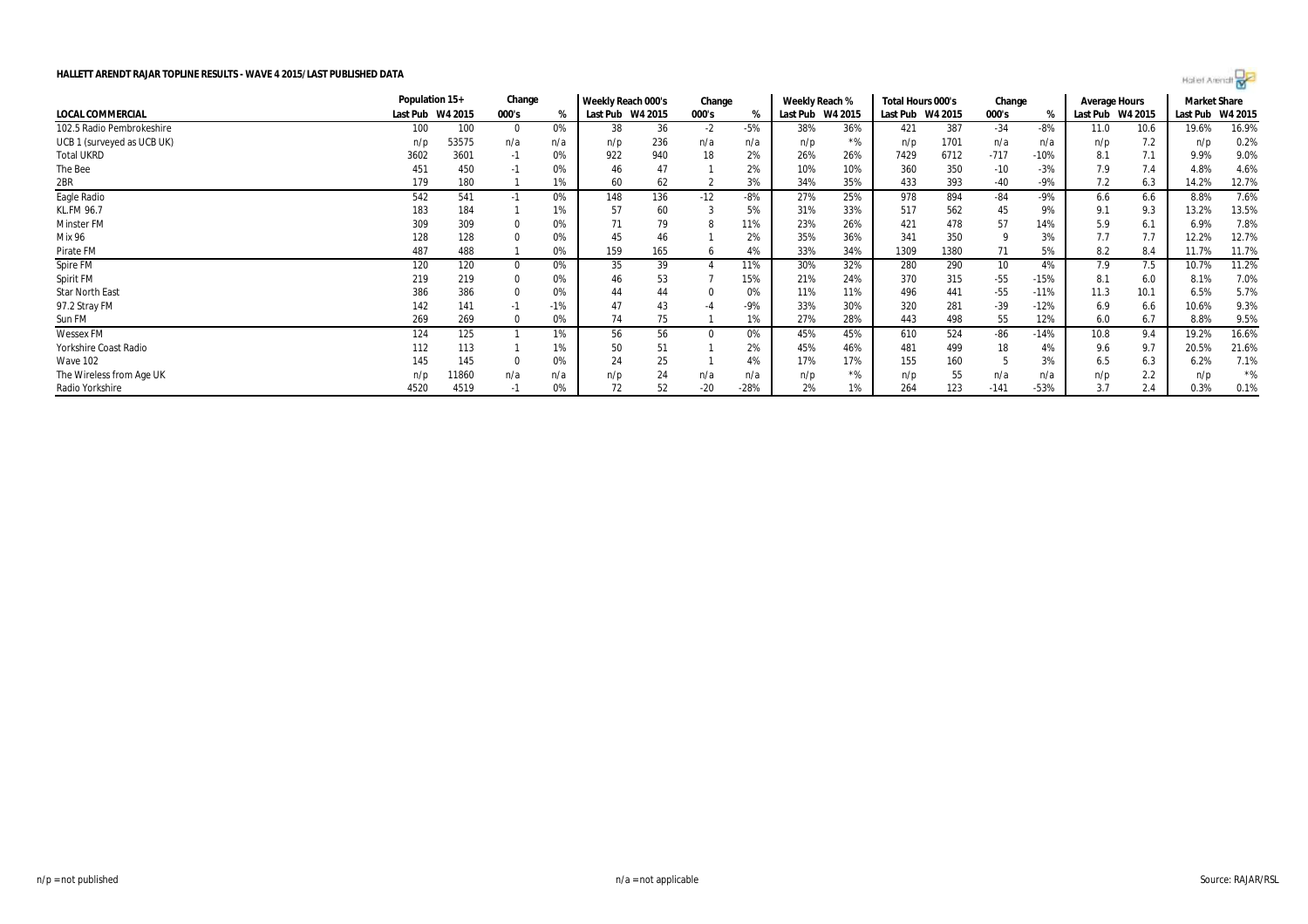|                                        | Population 15+   |       | Change       |    | Weekly Reach 000's |      | Change         |        | Weekly Reach %   |     | Total Hours 000's |       | Change         |        | <b>Average Hours</b> |      | <b>Market Share</b> |         |
|----------------------------------------|------------------|-------|--------------|----|--------------------|------|----------------|--------|------------------|-----|-------------------|-------|----------------|--------|----------------------|------|---------------------|---------|
| LOCAL COMMERCIAL                       | Last Pub W4 2015 |       | 000's        | %  | Last Pub W4 2015   |      | 000's          | %      | Last Pub W4 2015 |     | Last Pub W4 2015  |       | 000's          | %      | Last Pub W4 2015     |      | Last Pub            | W4 2015 |
| <b>BBC Local Radio in England</b>      | 43331            | 43331 | $\Omega$     | 0% | 6578               | 6430 | $-148$         | $-2%$  | 15%              | 15% | 57137             | 55922 | $-1215$        | $-2%$  | 8.7                  | 8.7  | 6.9%                | 6.8%    |
| <b>BBC Radio Berkshire</b>             | 822              | 822   | $\mathbf 0$  | 0% | 127                | 120  | $-7$           | $-6%$  | 15%              | 15% | 711               | 928   | 217            | 31%    | 5.6                  | 7.7  | 4.4%                | 5.8%    |
| <b>BBC Radio Bristol</b>               | 895              | 896   | $\mathbf{1}$ | 0% | 103                | 136  | 33             | 32%    | 11%              | 15% | 935               | 919   | $-16$          | $-2%$  | 9.1                  | 6.7  | 5.1%                | 5.2%    |
| <b>BBC Radio Cambridgeshire</b>        | 744              | 745   | $\mathbf{1}$ | 0% | 107                | 96   | $-11$          | $-10%$ | 14%              | 13% | 1156              | 863   | $-293$         | $-25%$ | 10.8                 | 9.0  | 8.2%                | 5.5%    |
| <b>BBC Radio Cornwall</b>              | 462              | 463   | $\mathbf{1}$ | 0% | 134                | 141  | 7              | 5%     | 29%              | 30% | 1803              | 1840  | 37             | 2%     | 13.4                 | 13.1 | 16.3%               | 16.1%   |
| <b>BBC Coventry and Warwickshire</b>   | 696              | 697   | $\mathbf{1}$ | 0% | 84                 | 94   | 10             | 12%    | 12%              | 13% | 797               | 665   | $-132$         | $-17%$ | 9.5                  | 7.1  | 6.6%                | 6.1%    |
| <b>BBC Radio Cumbria</b>               | 406              | 405   | $-1$         | 0% | 132                | 121  | $-11$          | $-8%$  | 33%              | 30% | 1163              | 1070  | -93            | $-8%$  | 8.8                  | 8.9  | 13.2%               | 12.1%   |
| <b>BBC Radio Derby</b>                 | 655              | 654   | $-1$         | 0% | 132                | 143  | 11             | 8%     | 20%              | 22% | 1221              | 1225  | $\overline{4}$ | 0%     | 9.2                  | 8.5  | 9.1%                | 9.2%    |
| <b>BBC Radio Devon</b>                 | 976              | 975   | $-1$         | 0% | 180                | 169  | $-11$          | $-6%$  | 18%              | 17% | 1549              | 1646  | 97             | 6%     | 8.6                  | 9.8  | 7.1%                | 7.6%    |
| <b>BBC Essex</b>                       | 1297             | 1298  | $\mathbf{1}$ | 0% | 194                | 213  | 19             | 10%    | 15%              | 16% | 2226              | 2223  | $-3$           | 0%     | 11.5                 | 10.4 | 8.1%                | 8.0%    |
| <b>BBC Radio Gloucestershire</b>       | 502              | 503   | $\mathbf{1}$ | 0% | 77                 | 70   | $-7$           | $-9%$  | 15%              | 14% | 515               | 379   | $-136$         | $-26%$ | 6.7                  | 5.4  | 4.9%                | 3.7%    |
| <b>BBC Hereford &amp; Worcester</b>    | 505              | 505   | $\Omega$     | 0% | 100                | 99   | $-1$           | $-1%$  | 20%              | 20% | 938               | 1050  | 112            | 12%    | 9.4                  | 10.6 | 9.6%                | 10.3%   |
| <b>BBC Radio Humberside</b>            | 764              | 764   | 0            | 0% | 190                | 170  | $-20$          | $-11%$ | 25%              | 22% | 2067              | 1455  | $-612$         | $-30%$ | 10.9                 | 8.6  | 12.0%               | 9.0%    |
| <b>BBC Radio Kent</b>                  | 1472             | 1472  | $\Omega$     | 0% | 230                | 232  | $\overline{2}$ | 1%     | 16%              | 16% | 2056              | 1992  | $-64$          | $-3%$  | 9.0                  | 8.6  | 6.1%                | 6.0%    |
| <b>BBC Radio Lancashire</b>            | 1184             | 1185  | 1            | 0% | 159                | 200  | 41             | 26%    | 13%              | 17% | 888               | 1382  | 494            | 56%    | 5.6                  | 6.9  | 4.3%                | 6.8%    |
| <b>BBC Radio Leeds</b>                 | 1639             | 1639  | $\mathbf 0$  | 0% | 196                | 210  | 14             | 7%     | 12%              | 13% | 1384              | 1349  | $-35$          | $-3%$  | 7.0                  | 6.4  | 5.0%                | 4.7%    |
| <b>BBC Radio Leicester</b>             | 841              | 840   | $-1$         | 0% | 153                | 118  | $-35$          | $-23%$ | 18%              | 14% | 1029              | 918   | $-111$         | $-11%$ | 6.7                  | 7.8  | 6.8%                | 6.4%    |
| <b>BBC Radio Lincolnshire</b>          | 552              | 551   | $-1$         | 0% | 78                 | 82   | $\overline{4}$ | 5%     | 14%              | 15% | 1133              | 1098  | $-35$          | $-3%$  | 14.5                 | 13.3 | 10.0%               | 8.9%    |
| BBC Radio London (was BBC London 94.9) | 11860            | 11861 | $\mathbf{1}$ | 0% | 536                | 525  | $-11$          | $-2%$  | 5%               | 4%  | 2816              | 2862  | 46             | 2%     | 5.2                  | 5.5  | 1.3%                | 1.4%    |
| <b>BBC Radio Manchester</b>            | 2217             | 2218  | $\mathbf{1}$ | 0% | 239                | 207  | $-32$          | $-13%$ | 11%              | 9%  | 2121              | 1720  | $-401$         | $-19%$ | 8.9                  | 8.3  | 5.0%                | 4.3%    |
| <b>BBC Radio Merseyside</b>            | 1669             | 1670  | $\mathbf{1}$ | 0% | 281                | 280  | $-1$           | 0%     | 17%              | 17% | 3678              | 3745  | 67             | 2%     | 13.1                 | 13.4 | 11.2%               | 12.0%   |
| <b>BBC Radio Newcastle</b>             | 1441             | 1441  | $\mathbf 0$  | 0% | 293                | 272  | $-21$          | $-7%$  | 20%              | 19% | 2233              | 1930  | $-303$         | $-14%$ | 7.6                  | 7.1  | 8.4%                | 7.3%    |
| <b>BBC Radio Norfolk</b>               | 778              | 778   | $\mathbf 0$  | 0% | 211                | 202  | $-9$           | $-4%$  | 27%              | 26% | 2310              | 1961  | $-349$         | $-15%$ | 11.0                 | 9.7  | 13.6%               | 11.0%   |
| <b>BBC Radio Northampton</b>           | 490              | 490   | $\mathbf 0$  | 0% | 79                 | 80   | $\mathbf{1}$   | 1%     | 16%              | 16% | 1049              | 1059  | 10             | 1%     | 13.2                 | 13.2 | 10.3%               | 10.4%   |
| BBC Radio Nottingham                   | 804              | 804   | $\Omega$     | 0% | 160                | 176  | 16             | 10%    | 20%              | 22% | 1473              | 1584  | 111            | 8%     | 9.2                  | 9.0  | 9.2%                | 10.4%   |
| <b>BBC Radio Oxford</b>                | 532              | 532   | $\mathbf 0$  | 0% | 78                 | 83   | 5              | 6%     | 15%              | 16% | 604               | 679   | 75             | 12%    | 7.7                  | 8.2  | 5.8%                | 6.4%    |
| <b>BBC Radio Sheffield</b>             | 1297             | 1297  | $\mathbf 0$  | 0% | 224                | 220  | $-4$           | $-2%$  | 17%              | 17% | 2222              | 1580  | $-642$         | $-29%$ | 9.9                  | 7.2  | 8.4%                | 6.5%    |
| <b>BBC Radio Shropshire</b>            | 397              | 397   | $\mathbf 0$  | 0% | 104                | 101  | $-3$           | $-3%$  | 26%              | 25% | 1081              | 1240  | 159            | 15%    | 10.4                 | 12.3 | 12.7%               | 13.9%   |
| <b>Total BBC Radio Solent</b>          | 1777             | 1778  | $\mathbf{1}$ | 0% | 278                | 269  | -9             | $-3%$  | 16%              | 15% | 2770              | 2592  | $-178$         | $-6%$  | 9.9                  | 9.7  | 7.4%                | 6.9%    |
| <b>BBC</b> Somerset                    | 449              | 451   | 2            | 0% | 55                 | 49   | -6             | $-11%$ | 12%              | 11% | 501               | 394   | $-107$         | $-21%$ | 9.1                  | 8.0  | 4.9%                | 3.9%    |
| <b>BBC Radio Stoke</b>                 | 614              | 614   | $\mathbf 0$  | 0% | 123                | 130  | $\overline{7}$ | 6%     | 20%              | 21% | 1141              | 1164  | 23             | 2%     | 9.2                  | 8.9  | 8.8%                | 9.5%    |
| <b>BBC Radio Suffolk</b>               | 541              | 541   | $\mathbf 0$  | 0% | 111                | 110  | $-1$           | $-1%$  | 21%              | 20% | 1166              | 1151  | $-15$          | $-1%$  | 10.5                 | 10.5 | 10.7%               | 9.9%    |
| <b>BBC Sussex and BBC Surrey</b>       | 2568             | 2568  | $\mathbf 0$  | 0% | 262                | 258  | $-4$           | $-2%$  | 10%              | 10% | 1874              | 1723  | $-151$         | $-8%$  | 7.2                  | 6.7  | 3.5%                | 3.2%    |
| <b>BBC Radio Tees</b>                  | 792              | 791   | $-1$         | 0% | 131                | 109  | $-22$          | $-17%$ | 17%              | 14% | 917               | 871   | $-46$          | $-5%$  | 7.0                  | 8.0  | 5.7%                | 5.8%    |
| BBC Three Counties Radio               | 1353             | 1353  | $\Omega$     | 0% | 159                | 148  | $-11$          | $-7%$  | 12%              | 11% | 1467              | 1104  | $-363$         | $-25%$ | 9.3                  | 7.5  | 5.8%                | 4.5%    |
| BBC WM (Birmingham & Black Country)    | 2371             | 2370  | $-1$         | 0% | 227                | 231  | $\overline{4}$ | 2%     | 10%              | 10% | 2332              | 1922  | $-410$         | $-18%$ | 10.3                 | 8.3  | 5.8%                | 5.1%    |
| <b>BBC Radio Wiltshire/Swindon</b>     | 577              | 577   | $\Omega$     | 0% | 71                 | 72   | -1             | 1%     | 12%              | 13% | 591               | 490   | $-101$         | -17%   | 8.3                  | 6.8  | 5.3%                | 4.2%    |
| <b>BBC Radio York</b>                  | 533              | 532   | $-1$         | 0% | 84                 | 84   | $\Omega$       | 0%     | 16%              | 16% | 688               | 769   | 81             | 12%    | 8.2                  | 9.2  | 6.5%                | 6.9%    |
| <b>BBC Radio Guernsey</b>              | 53               | 53    | 0            | 0% | 21                 | 20   | $-1$           | $-5%$  | 40%              | 39% | 238               | 232   | -6             | $-3%$  | 11.1                 | 11.3 | 21.3%               | 20.5%   |
| <b>BBC Radio Jersey</b>                | 86               | 87    |              | 1% | 31                 | 29   | -2             | $-6%$  | 36%              | 34% | 275               | 281   | 6              | 2%     | 8.9                  | 9.6  | 16.1%               | 15.9%   |